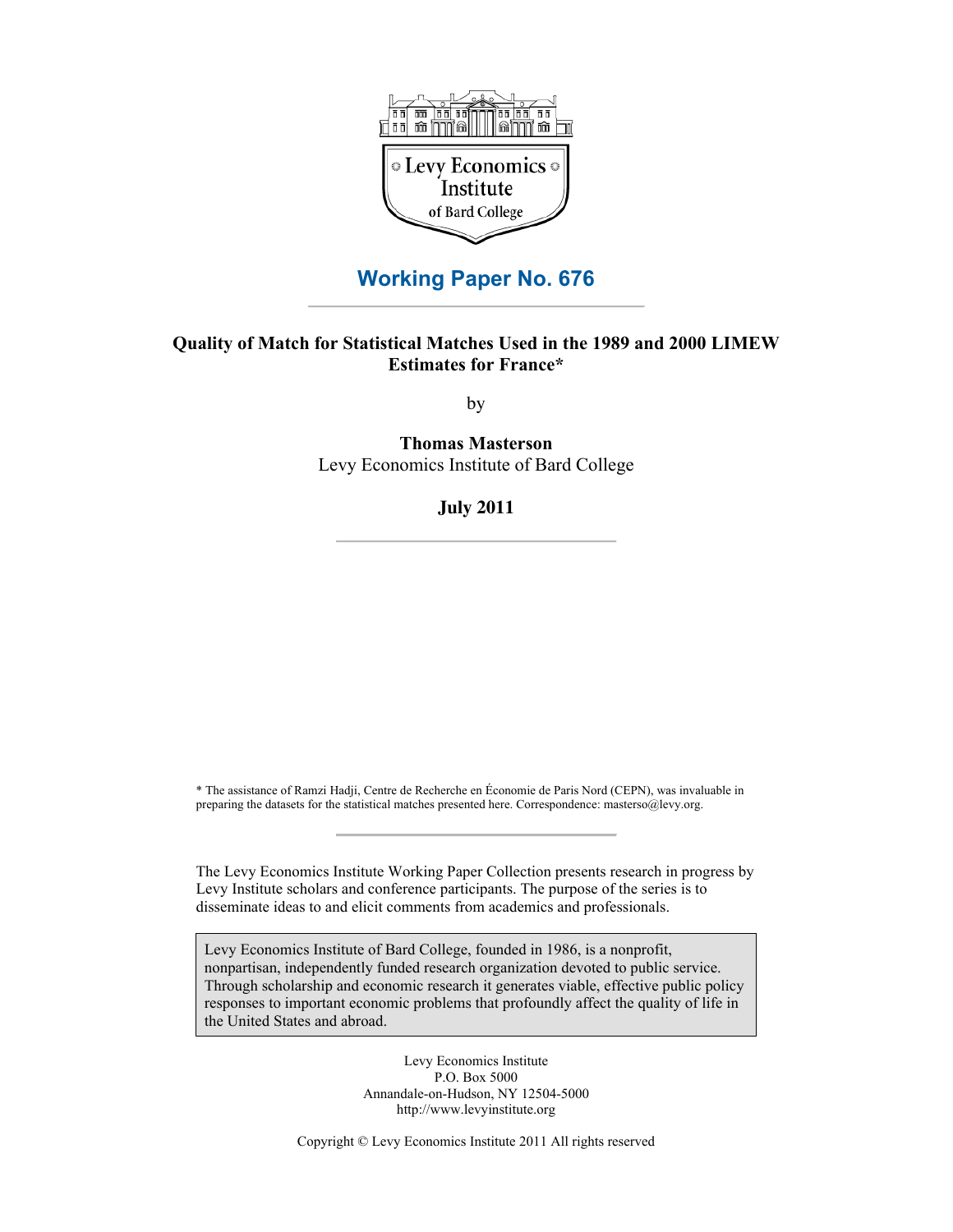### **ABSTRACT**

The quality of match for each of four statistical matches used in the LIMEW estimates for France for 1989 and 2000 is described. The first match combines the 1992 Enquête sur les Actifs Financiers with the 1989–90 Enquête Budget de Famille (BDF). The second match combines the 1998 General Social Survey (EDT) with the 1989–90 BDF. The third match combines the 2003– 04 Enquête Patrimoine with the 2000–01 BDF. The fourth match combines the 1999 EDT with the 2000 BDF. In each case, the alignment of the two datasets is examined, after which various aspects of the match quality are described. In each case, the matches are of high quality, given the nature of the source datasets.

**Keywords:** Statistical Matching; Wealth Distribution; Time Use; Household Production; France; LIMEW

**JEL Classifications:** C14, C40, D31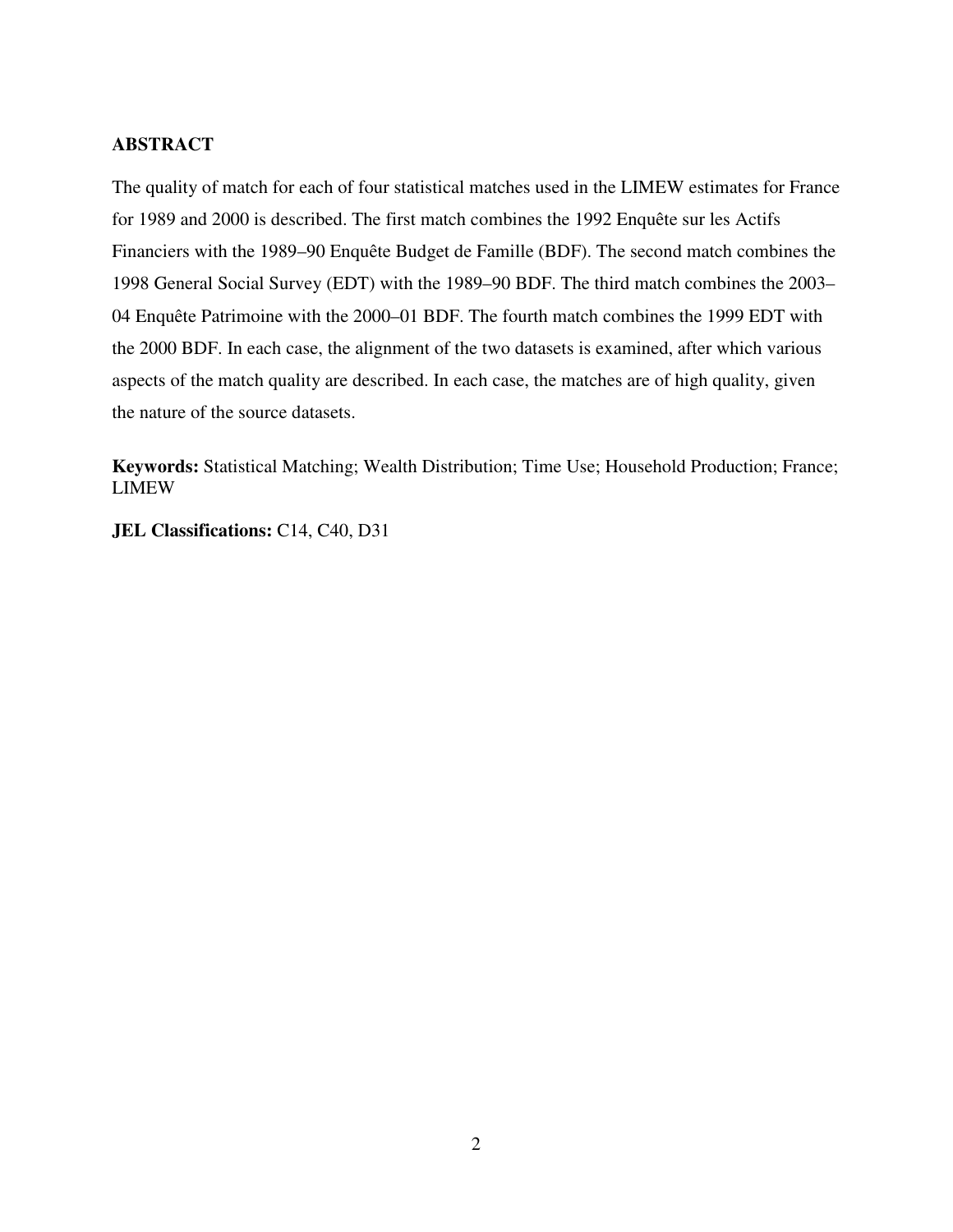#### **INTRODUCTION**

This paper describes the construction of synthetic datasets created for use in estimation of the LIMEW for France for the years 1989 and 2000. This work was carried out for a project supported by the Sloan Foundation to produce international comparisons of economic wellbeing. Construction of LIMEW estimates requires a variety of information for households. In addition to basic demographics, the estimation process requires information about income, transfers, taxes, time use, and wealth. No single data set has all the required data for France. Thus, in order to produce LIMEW estimates, a synthetic data file is created from various source data sets with statistical matching.<sup>1</sup> We use the Institute National de la Statistique et des Études Économiques' (INSEE) Enquête Budget de Famille (BDF) as the base data set, since it contains good information on demographics, income, transfers, and taxes for a regionally representative sample of French households. Wealth data for 1989 comes from the 1992 Enquête sur les Actifs Financiers (EAF), and for 2000 from the 2004 Enquête Patrimoine (PAT), both carried out by INSEE. Time use data comes from the Enquête Emploi du Temps (EDT) also carried out by INSEE.

This paper is organized as follows. Each section of the paper details four statistical matches in turn: wealth and time use matches for 1989 and 2000 for France. The source datasets are described and their demographic characteristics are compared. Then the quality of the match is reviewed for each.

#### **1989 WEALTH MATCH**

#### **Data and Alignment**

 $\overline{a}$ 

The matching unit for the wealth match (and the unit of analysis for the LIMEW) is the household. The source data sets for the wealth match for the 1989 French LIMEW estimates are the 1989-90 BDF and the 1992 EAF. The 1989-90 BDF is used since it has income data for 1989. The 1989-90 BDF file has records for 24,595 individuals in 9,038 households. These records represent 54,658,197 individuals in 21,201,890 French households after weighting. The 1992 EAF contains 9,530 household records. Many of the wealth and income variables were

<sup>&</sup>lt;sup>1</sup> For details of the LIMEW and its construction, see Wolff and Zacharias (2003). See Kum and Masterson (2010,) for details of the statistical matching procedure that we use.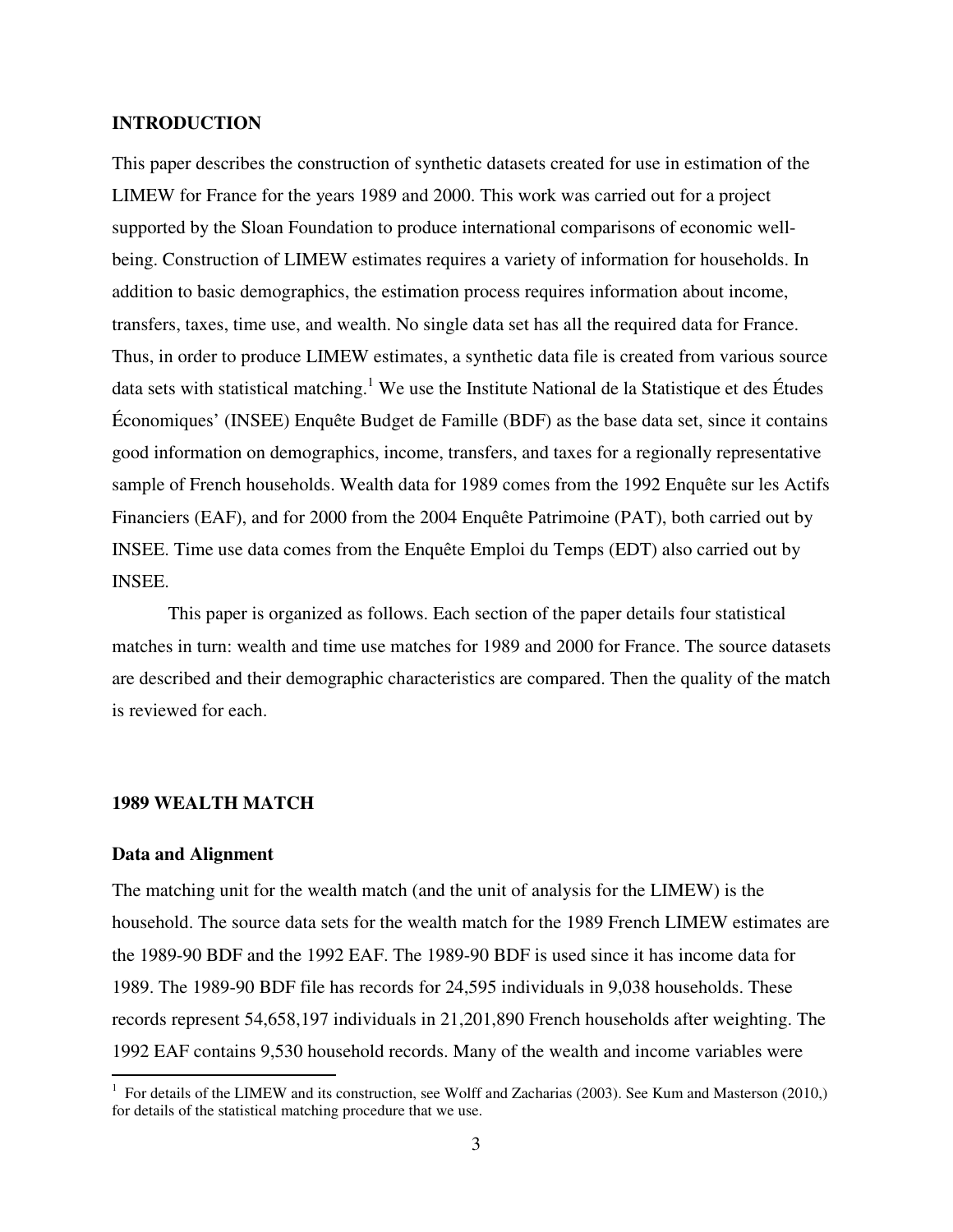categorical. In these cases, we replaced those above the median category with a random draw from a Pareto distribution within the record's category range. We dealt with the missing values<sup>2</sup> in the data with the method of multiple imputation with chained equations. We created five implicates for each record for a total of 47,650 records. This translates to 22,145,405 households when weighted. In order to perform a successful match, the candidate data sets must be well aligned in the strata variables used in the match procedure.<sup>3</sup> For the 1989 French wealth match, strata variables are homeownership, age of the household head, educational achievement of the household head, family type, and household income. Table 1 compares the distribution of households by these five variables in the two data sets. Since both surveys are regionally representative samples carried out three years apart, we can expect them to be reasonably well aligned.

The largest differences between the two surveys are in terms of income category, with those at the lower and higher ends of the household income distribution making up a smaller proportion of the EAF sample than of the BDF, while those in the middle income categories make up a larger proportion. These misalignments can make matching a challenge, because it ensures that, for example some households with less than  $50,000$  Francs<sup>4</sup> annual income in the BDF will be matched with households in the middle income categories in the EAF, thereby slightly exaggerating the wealth profile of the lower end of the income distribution (corresponding effects can be expected at the upper end of the income distribution). The other strata variables are better aligned, with home ownership and family type having one percent or less difference between the surveys. The former is especially significant for the wealth match, of course, since home ownership constitutes a major proportion of most households' assets.

Table 2 shows a more detailed breakdown of the alignment of the two surveys, using four of the five strata variables (and replacing more detailed age categories with elder/non-elder indicator variable). Here we can see that the higher prevalence of young homeowners in the BDF is concentrated among married couples, with by far the largest absolute differences, especially

 $\overline{a}$ 

 $2$  Variables with missing values were: home ownership, dwelling type, household income class, home value, and most of the asset value variables.

 $3$  Statistical matching is done first within subsets of the two data sets defined by key variables, which are referred to as strata variables.

<sup>&</sup>lt;sup>4</sup> All monetary values are in nominal French Francs for 1989 and in nominal Euros for 2000.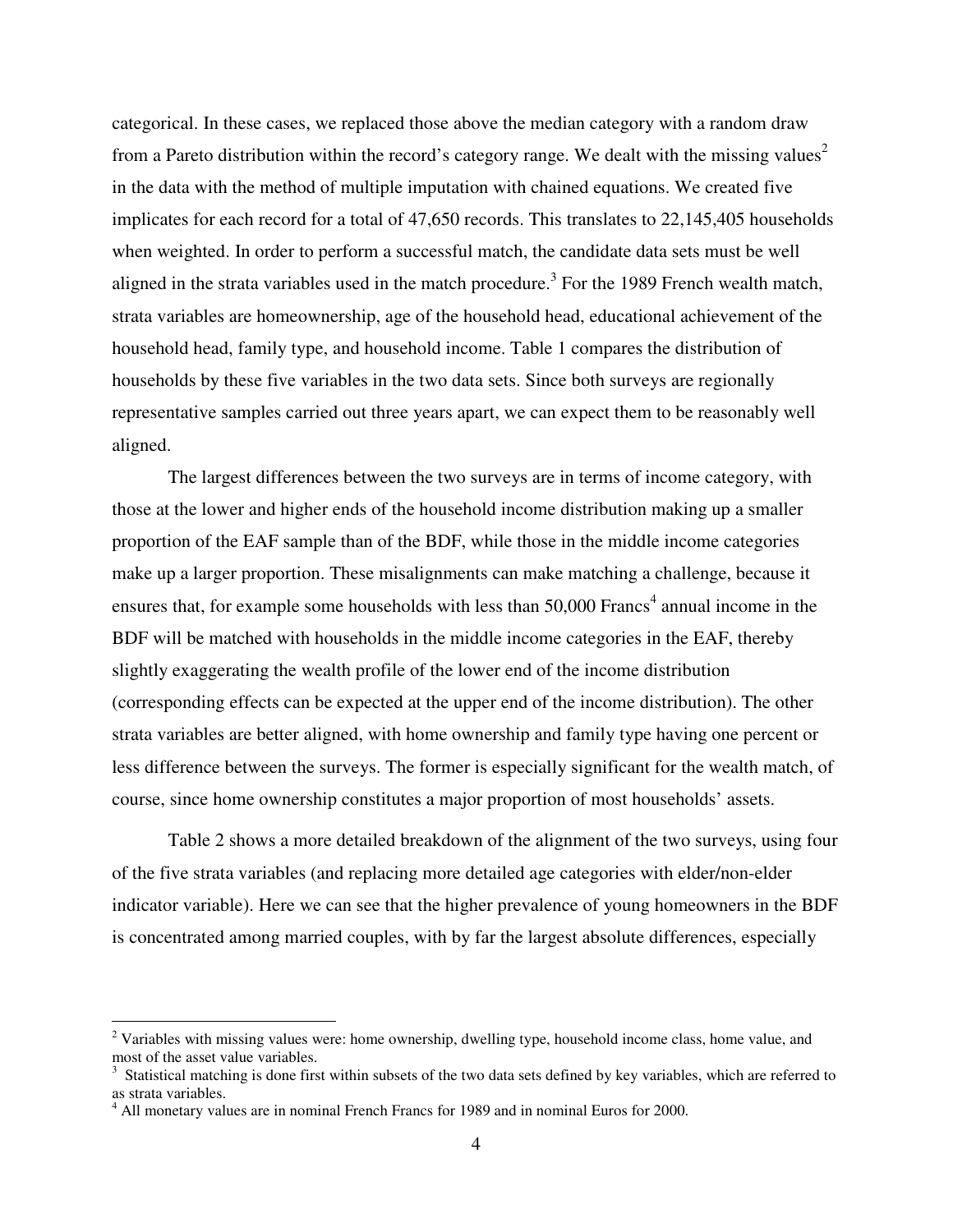among the less educated. We can see that the quality of the match will likely be worst according to educational achievement.

#### **Match QC**

Turning to the results of the match, we first look to the distribution of matched records by matching round in Table 3. Earlier rounds occur in the most detailed cells (Round 1 occurs within cells that incorporate all five strata variables). The majority of the matches usually happen in the earliest rounds, but generally a much greater percentage than in this case. Only 92% of the records are matched in the first five rounds. This demonstrates the effect of the misalignment noted above. This fact means that although most of the wealth records will be assigned to records that are similar in age, education, family type, home ownership and income to their donor records, a great many will be mismatched in one or more of these dimensions. In all, twenty-two rounds of matching were required to match every donor record. The final round includes all those recipient records for which no match could be found. In the latter case, each recipient record was assigned the average value from the corresponding subcell in the donor data set for each variable. We can see in Figure 1 that the overall distribution of net worth is well carried over into the match file. In fact, it is impossible to see differences at all at this level of detail. Table 4 provides a closer comparison of the distribution of net worth in the EAF and the matched file. The p75/p50 and p90/p50 ratios are quite close, but the others are not as good. It appears that the bottom tail of the wealth distribution in the matched file is somewhat thinner than in the EAF. For example, p10 for net worth in the matched file is 285F, while it is 1,304F in the EAF. The Gini coefficient is quite close, 0.681 in the matched file, compared to 0.677 in the EAF. Table 5 breaks down the mean and median of the five asset and two debt classes that make up net worth in the wealth match.<sup>5</sup> We can see that for all eight variables the difference in the matched and the source file's mean is small, less than 3% in all cases. For median values, only assets 1 and 3 are non-zero. Asset 3 is almost four percent smaller in the matched file, but this amounts to less than 2,000F. The most important asset, asset 1, is precisely matched, and the median net worth is off by 2.8%, but again, this represents a small absolute difference of just 8,000F.

<sup>&</sup>lt;sup>5</sup>The five asset classes are primary residence, other real estate net of debt and business equity, liquid assets, financial and other assets, and retirement assets. The two debt classes are mortgages and equity loans and lines of credit on the primary residence and other debt (exclusive of mortgages on other property, which are subtracted from the value of that property in asset 2).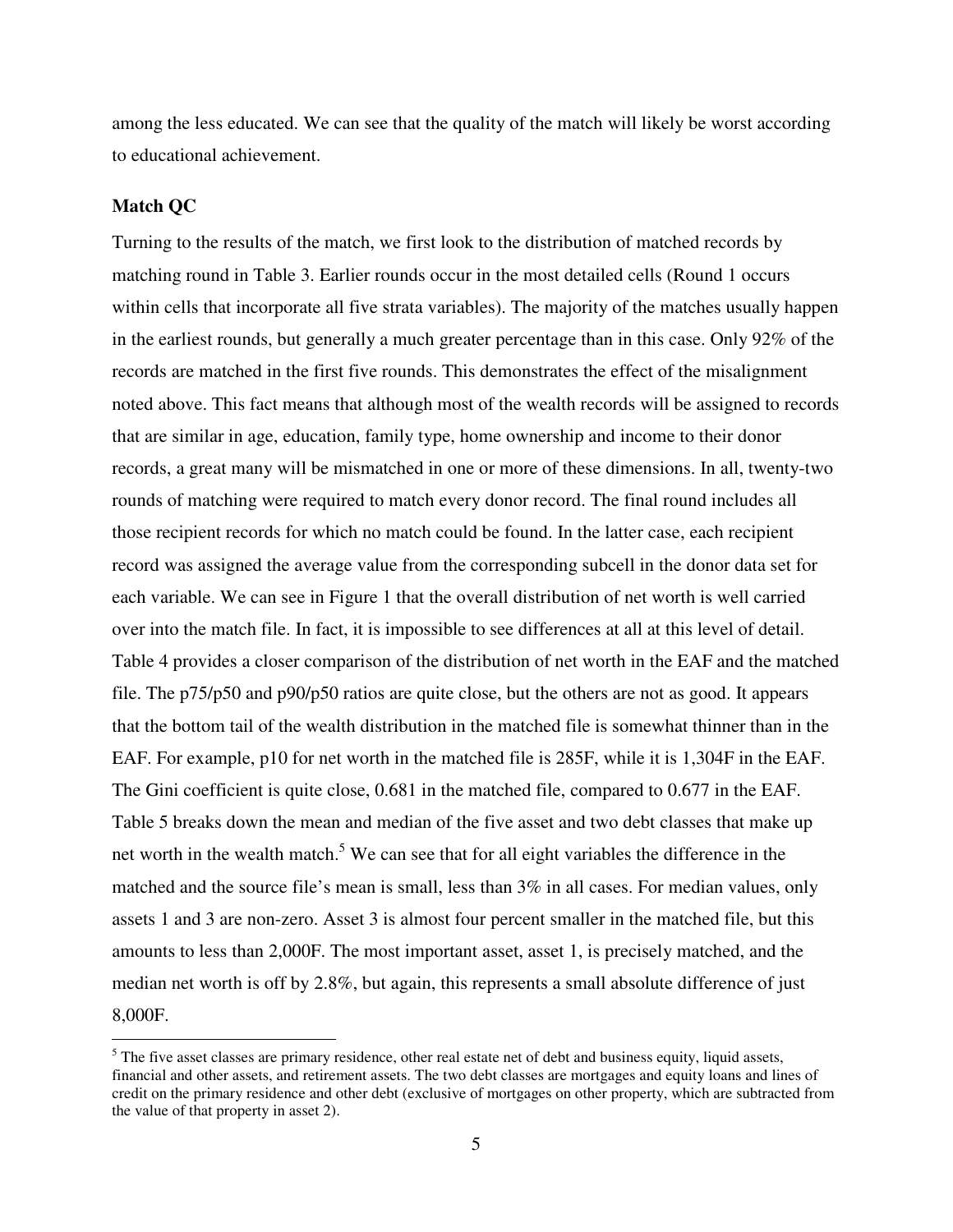Examination of the quality of the match within population sub-groups shows generally good results. Figure 2 displays ratios of mean net worth between the matched file and the EAF for the five strata variables. With one exception, the ratios of mean net worth within subcategories of the five strata variables are all within 10% of unity. The fourth income group (from 100,000 to 130,000 Francs in household income) has 15% lower net worth in the matched file than in the EAF. Table 6 has the actual numbers, and we can see that this represents a substantial difference of 79,000F. The median net worth for this group in the matched file is 18% smaller than that of the EAF, though this difference is less than 63,000F. The second group in the homeowner panel of Figure 2 is homeowners. We can see that they have 3.2% smaller net worth in the matched file than in the EAF. We see in Table 6 that this translates to 30,000F less average net worth for homeowners in the matched file. The corresponding difference in medians is 8,000F. Those households with elderly heads have 6% lower mean net worth in the matched file than in the EAF. Consulting Table 6, we see that this means 40,000F smaller net worth, while their median net worth is 9.5% lower than in the EAF (a 39,000F difference). For judging the accuracy of the match in preserving the distribution of wealth by sub-groups, Table 6 displays the ratios of mean and median values for the strata variables' categories. The renter-owner ratios of mean and median values are well-carried over, while the ratios for the elder/non-elder ratio are as well. The ratios by household income group are surprisingly well reproduced in the match file, considering the misalignment in this variable. The rest of the ratios' values in the EAF are reasonably well represented in the match file. The extent to which the match file reproduces the distribution of net worth within matching cells is demonstrated in Figure  $3.6$  We can see that, although the tails are attenuated somewhat, the distribution is well preserved in the matching process, even at this level of detail.

Overall, the quality of the match is good. It has its limitations, especially in terms of household income. But the overall distribution is transferred with remarkable accuracy, and the distribution within even small sub-groups is transferred with good precision.

 $\overline{a}$ 

<sup>&</sup>lt;sup>6</sup> Household income and educational achievement are excluded for the sake of clarity of the plot.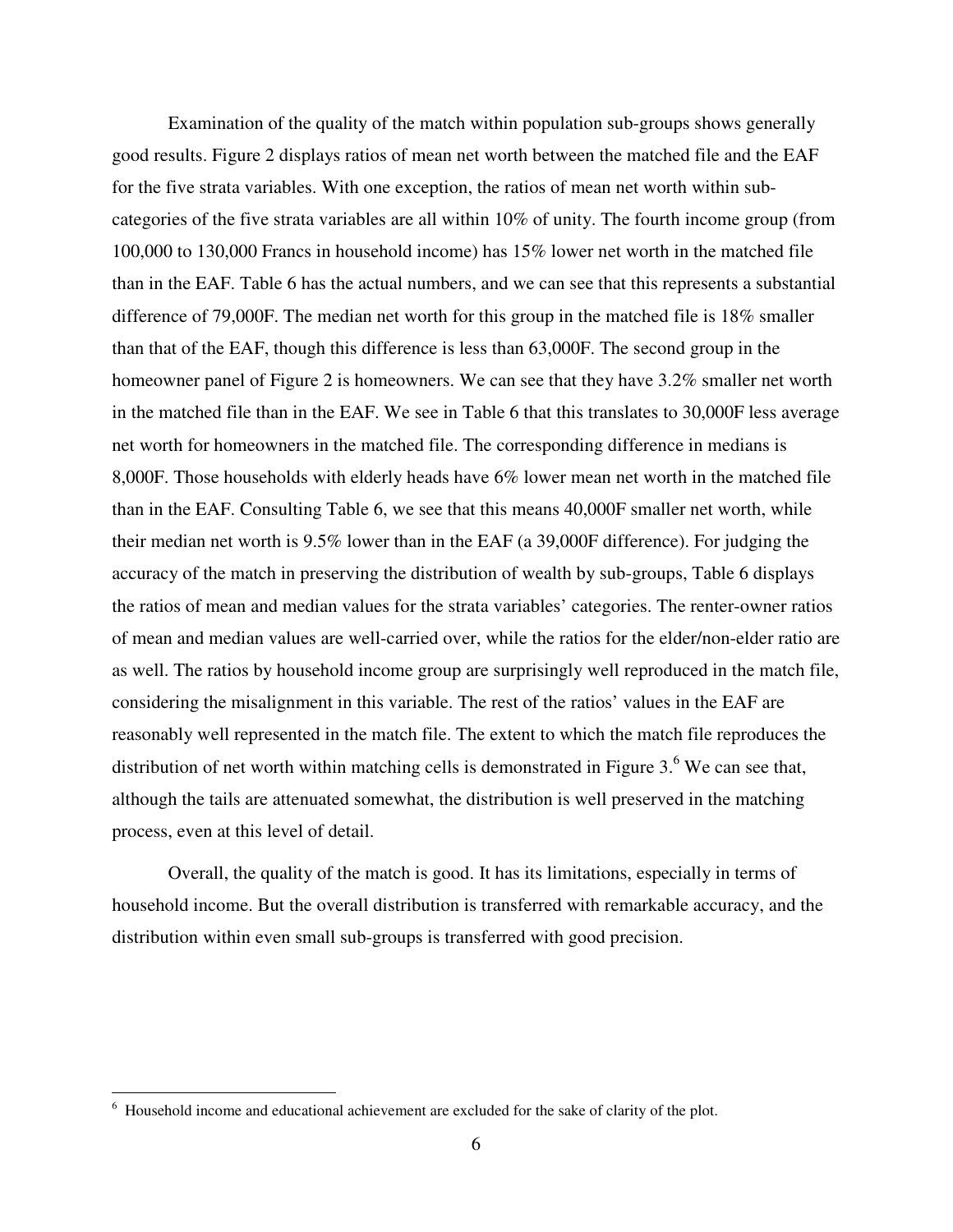#### **1989 TIME USE MATCH**

#### **Data and Alignment**

The source data sets for the time use match for the 1989 LIMEW estimates are the 1989-90 BDF and the 1985 EDT. We use individual records from the 1989-90 BDF file, excluding those living in group quarters or in the Armed Forces. Since the EDT covers individuals 15 years old and above, we discard younger individuals from the BDF file. This leaves 19,293 records, which represents 43,496,343 individuals when weighted. The EDT file includes time use data for 16,047 individuals, representing 43,183,035 individuals when weighted. For the time use match, the strata variables are sex, parental status, employment status, marital status, and spouse's employment status. While for the wealth match the matching unit is the household, for the time use match we use individuals. Table 7 compares the distribution of individuals by these variables in the two data sets. We see that the distribution of individuals by sex is very closely aligned in the two surveys. The next closest match is by labor force status, with more employed persons in the EDT. Parental status is also well-aligned. However, the portion of married individuals is much higher in the BDF. Spouse's labor force status, on the other hand, is relatively close (among those with spouses). Clearly marital status is the most troubling in terms of alignment and we can expect there to be some discrepancy between the matched file and the EDT in this variable.

#### **Match QC**

Turning to the results of the match, we first look to the distribution of matched records by matching round in Table 8. The bulk of the matches, 92%, occur in the first round, ensuring as high-quality a match as possible. Table 9 provides a closer comparison of the distribution of weekly hours of household production in the EDT and the matched file. The percentile ratios are almost all equivalent. P75 is slightly off between the matched file (35.93 hours) and the EDT (35.58 hours), a very small difference. The Gini coefficient is extremely close, 0.4875 in the matched file, compared to 0.4866 in the EDT. Table 10 breaks down the mean and median of the

7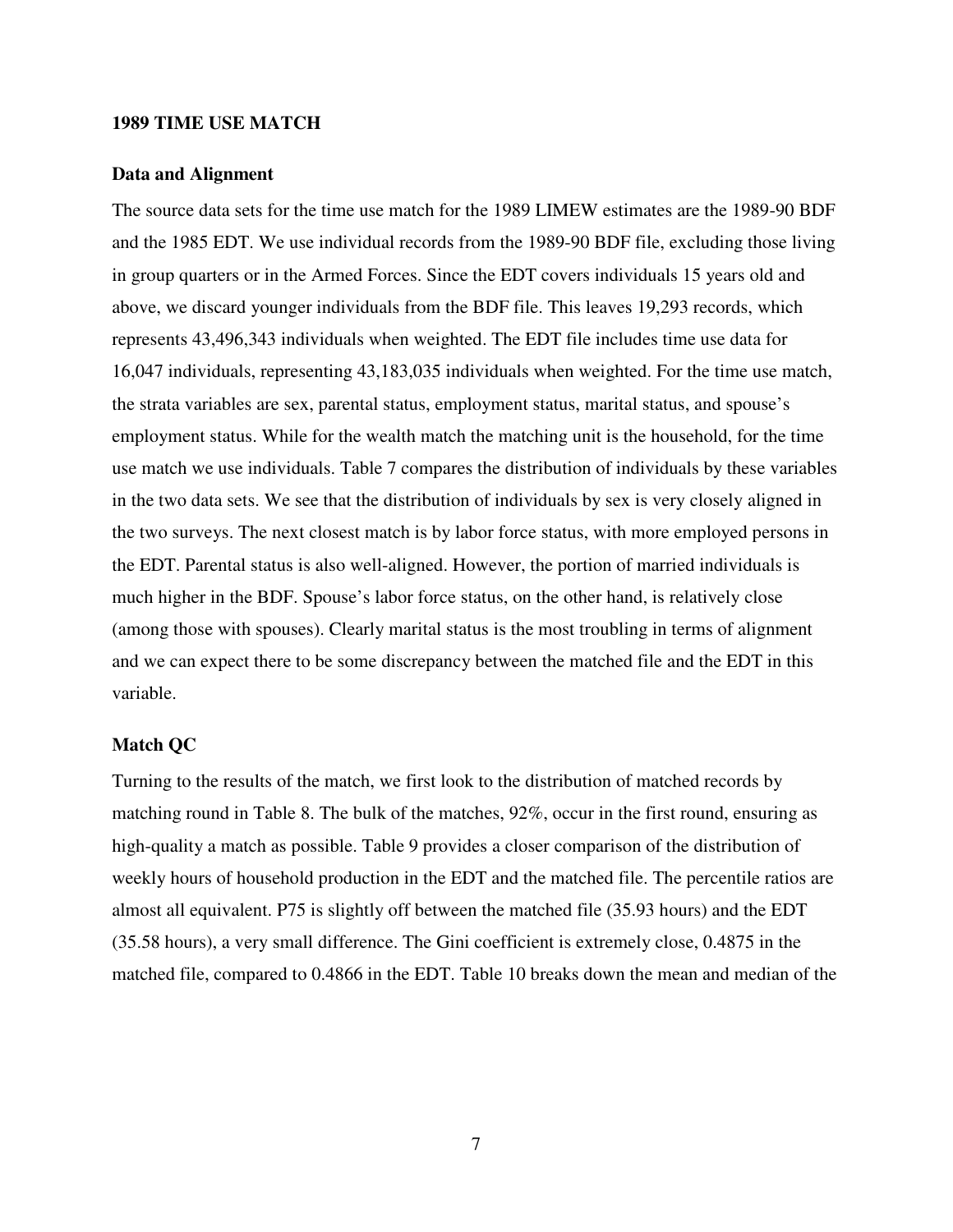three classes that make up total household production in the time use match.<sup>7</sup> We can see that for all four variables the matched and the source file's mean and median are equal.

Examination of the quality of the match within population sub-groups shows generally good results. Figure 4 displays ratios of mean weekly hours of household production between the matched file and the EDT for the five strata variables. When not equal, the ratios of mean weekly hours of household production within sub-categories of the strata variables are all within 5% of unity. Unmarried individuals and those individuals whose spouse is not working have weekly hours that are 5% lower and higher, respectively, in the matched file than in the EDT. Table 11 has the actual numbers, and we can see that these differences amount to one hour a week in each case. However, notice that the median weekly hours of household production for unmarried individuals in the matched file is two hours lower than that of the EDT, for a difference of 13%. The median weekly hours for those not working is one hour lower in the matched file, a difference of 4%. All other means and medians in the matched file perfectly mirror the EDT. For judging the accuracy of the match in preserving the distribution of household production by subgroups, Table 11 displays the ratios of mean and median values for the strata variables' and household income categories. The larger deviations in ratios are for the categories already mentioned, but they are still small. The rest of the ratios' values in the EDT are perfectly represented in the match file. The extent to which the match file reproduces the distribution of weekly hours of household production within collapsed matching cells is demonstrated in Figure 5.<sup>8</sup> We can see very little difference between the matched file and the EDT. Thus the distribution of household production is well preserved in the matching process, even at this level of detail.

Overall, the quality of the match is very good. The overall distribution is transferred with remarkable accuracy, and the distributions within sub-groups, such as female non-parent employees, are transferred with good precision. Even in the case of marital status, the transfer of weekly hours of household production is quite precise.

 $\overline{a}$ 

 $<sup>7</sup>$  The three classes are care (child care, education, etc.), procurement (shopping, etc.), and core (cooking, cleaning,</sup> laundry, etc.).

<sup>&</sup>lt;sup>8</sup> Marital status and spouse's employment status are excluded for the sake of clarity of the plot.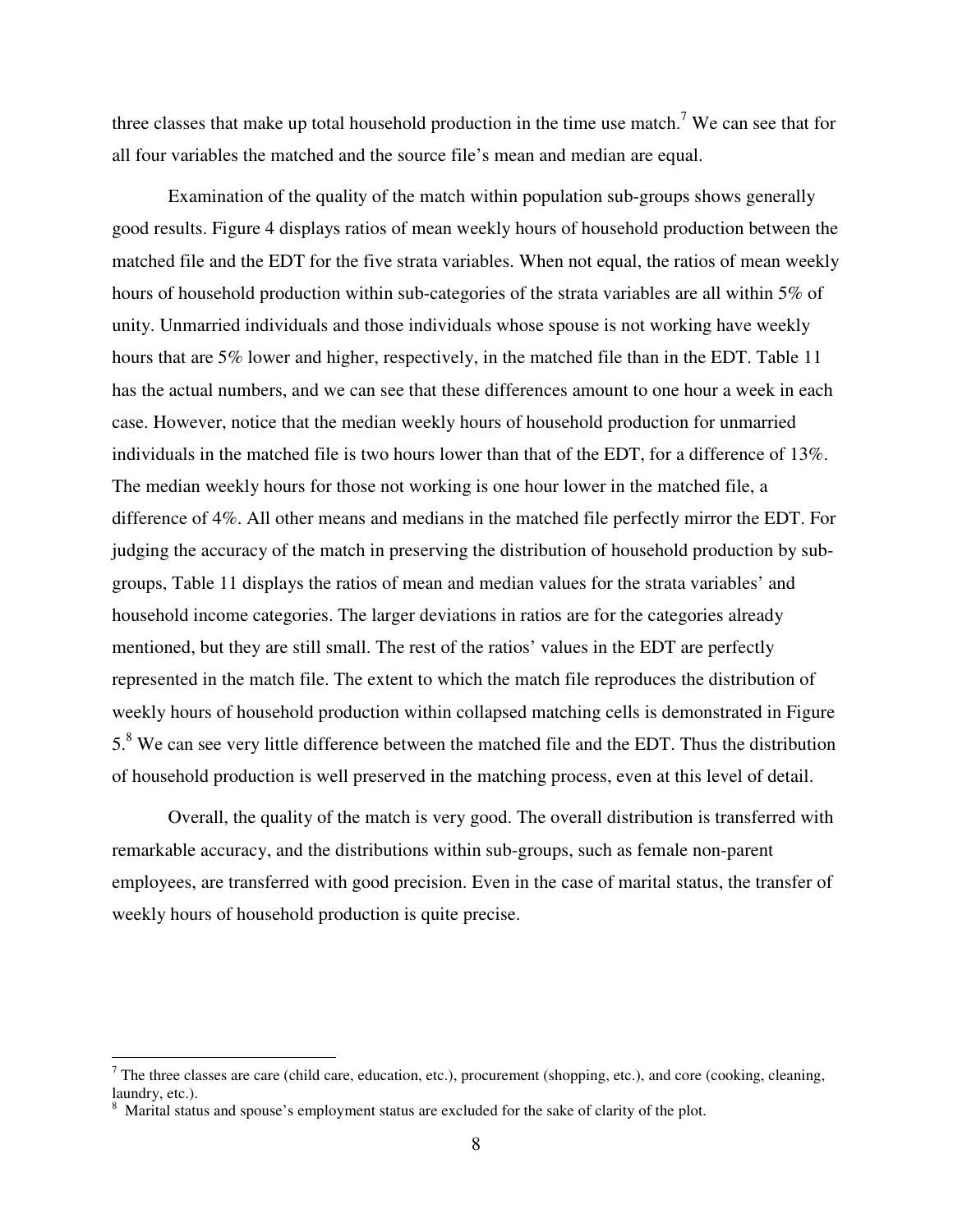#### **2000 WEALTH MATCH**

#### **Data and Alignment**

 $\overline{a}$ 

The source data sets for the wealth match for the 2000 LIMEW estimates for France are the 2000 BDF and the 2004 PAT. The 2000 BDF is used since it has income and demographic data for 2000. The 2000 BDF file contains records for 25,803 individuals in 10,305 households. These records represent 59,450,271 individuals in 24,525,505 French households after weighting. Missing values have been replaced using the method of multiple imputation with chained equations.<sup>9</sup> This resulted in five replicates for each original observation for a total of 129,015 individual records and 51,525 household records. The 2004 PAT contains 9,692 household records. When the weights are appropriately adjusted, the records in the PAT represent 24,737,820 households. As for the EAF 1992, many of the asset and income values were categorical and so were transformed using the Pareto distribution in the manner described above. Again, missing values were replaced using the method of multiple imputation with chained equations.<sup>10</sup> This process produced five implicates for each original record, resulting in a total of 48,460 records. The strata variables for this wealth match are homeownership, age, family type, household income, and education. Table 12 shows the distribution of households by these five variables in the two data sets. Both surveys are regionally representative samples carried four years apart, we can expect them to be reasonably well aligned.

We see that as with the 1989 wealth match, the distribution of household income is fairly poorly aligned. In this case, however, the upper and lower income categories are overrepresented in the PAT, while the middle income categories are under-represented, with respect to the BDF. The distribution of the other strata variables is very close in the two surveys, within one percent in all cases but family type. In the latter case, married couples are 1.9% more prevalent in the BDF than the PAT, while male-headed households are 1.3% less prevalent in the PAT. These misalignments carry the cautions mentioned above in terms of what we can expect from the match quality along these dimensions, at least.

Table 13 shows a more detailed breakdown of the alignment of the two surveys, using four of the five strata variables (and replacing more detailed age categories with the elder/non-

 $9$  Variables with missing values were educational attainment and occupational category.

<sup>&</sup>lt;sup>10</sup> Variables with missing values were occupational category, dwelling type, and nearly all of the financial variables.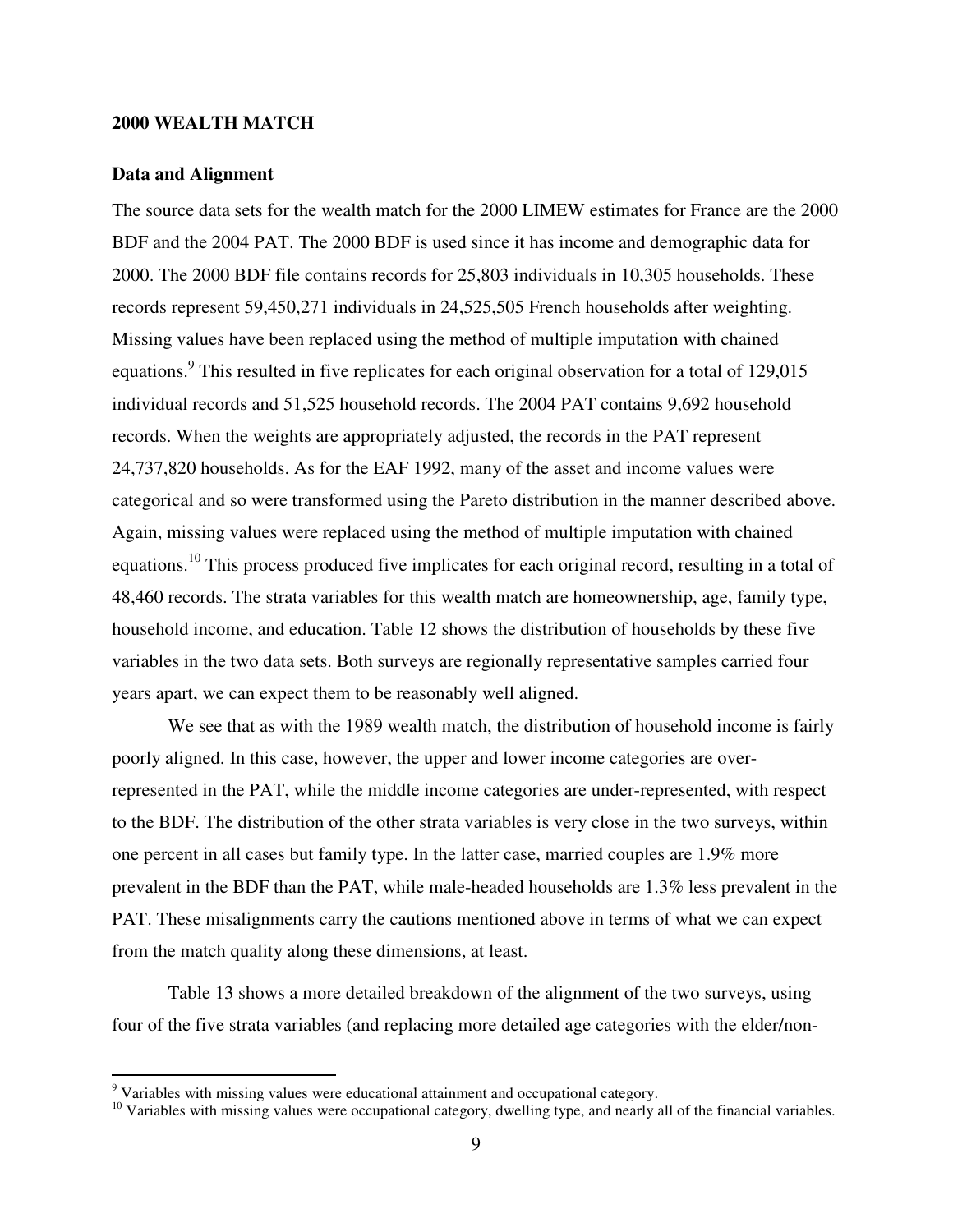elder indicator variable). Here we can see that the higher prevalence of homeownership in the BDF is concentrated among younger households, especially single male-headed. Based on these observations of the alignment, we can expect that the worst misallocation of wealth variables will be by homeownership and household income.

#### **Match QC**

The match itself required twenty rounds of matching to complete and was 85 percent done after the first round (see Table 14), within one of 162 very detailed matching cells (formed by combinations of all five strata variables). After five rounds over 95% of the records were matched. These characteristics of the matching process indicate that the quality of the match should be good. Table 15 and Figure 6 begin to show that this is in fact the case. The distribution of net worth has been fairly well-preserved. There are very small discernible differences in the density of log net worth between the PAT and the matched file (Figure 6). Percentile ratios are closely carried over (Table 15). The differences in the ratios between the matched file and the PAT, are due to the lower half of the distribution in the matched file having larger values than the PAT and vice versa for the upper half of the distribution. For example, the p10 value for net worth in the matched file is €375, as opposed to  $€354$  in the PAT file, while the p90 is  $€348,645$ and €349,089 in the match file and the Pat, respectively. The Gini coefficients are, nonetheless, almost identical. The components of net worth are well carried over into the matched file (see Table 16). The largest difference in means is for debt 1, home debt, which is  $10\%$  ( $\epsilon$ 1,000) lower in the matched file. The rest are within 2% of the PAT. The largest difference in the medians is for asset 1 which is  $14.5\%$  (€5,500) lower in the matched file.

Figure 7 shows the ratio of mean net worth in the matched file to the PAT by strata variable categories. As we can see, average values of net worth for various demographic groups has been fairly well reproduced in the match file, with generally small variations between the matched file and the PAT. In most cases the differences are within 5%. Exceptions include maleheaded households, with 7.2% lower net worth in the matched file, elders with 7% greater net worth, renters with 9.7% greater net worth in the matched file, and household heads with less than a baccalaureate, with 5.8% greater net worth. The greatest differences are by household income category. Households with between  $\epsilon$ 10,000 and  $\epsilon$ 20,000 in household income per year have 7.4% lower net worth in the matched file, while those with between €30,000 and €60,000

10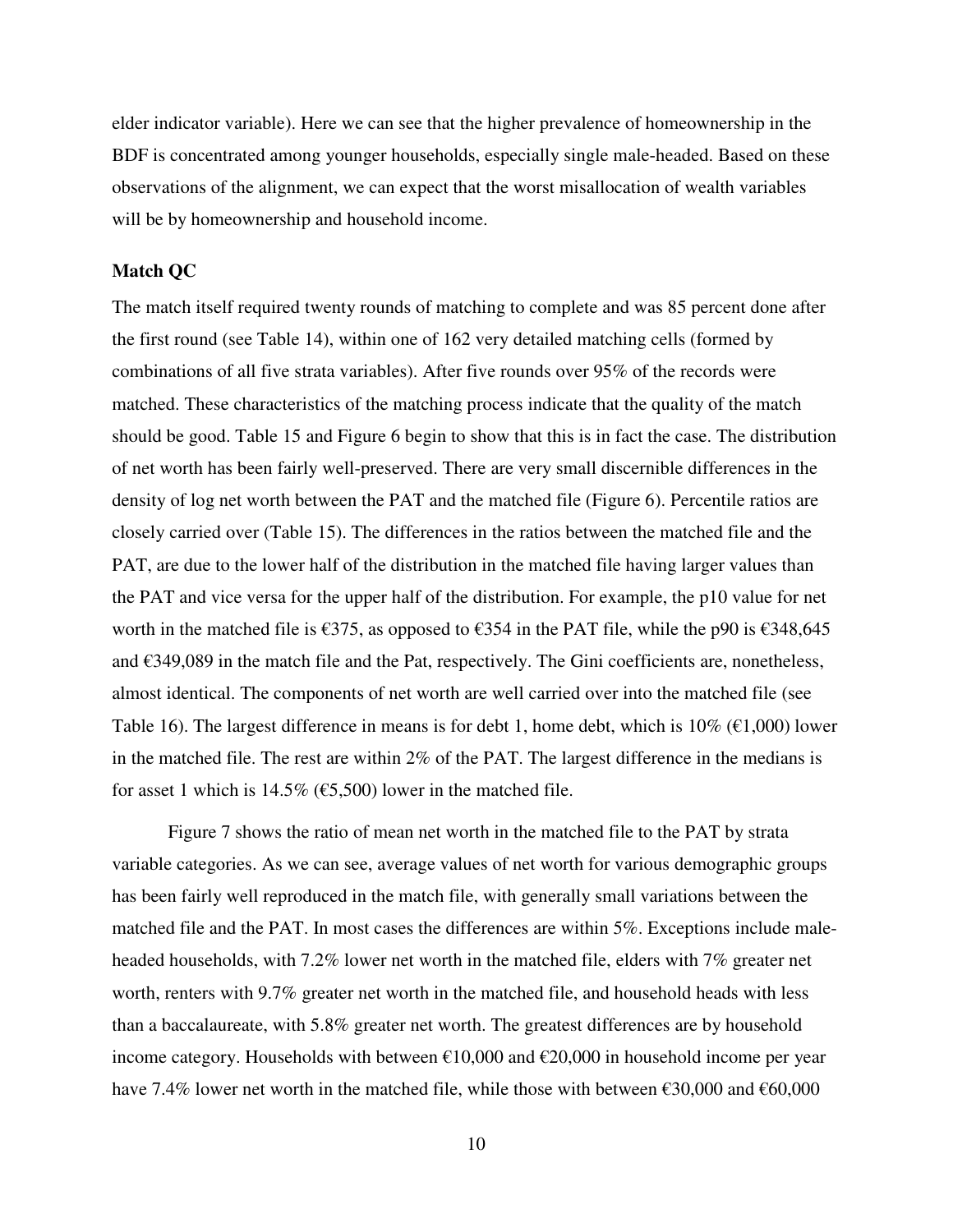and greater than  $\epsilon$ 60,000 in household income per year have 10.3% and 17.8% greater net worth in the matched file, respectively. These relatively large differences are due to the misalignment in household income categories between the two files noted above.

The comparison of mean and median net worth by strata variable categories is found in Table 17. The ratios of mean net worth by category are very similar between the PAT and the matched file. The most notable difference is the ratio between non-elder and elder mean household net worth. While the means in the matched file differ considerably from the PAT, the relative position of the non-elders vis-à-vis elders is preserved. The matched file to PAT ratios in median values are somewhat more concerning. Non-elders have 13% lower median net worth in the matched file (a  $\epsilon$ 8,400 difference), while households between  $\epsilon$ 10,000 and  $\epsilon$ 20,000 in household income per year have 27% lower median net worth ( $\epsilon$ 8,800). However, the ratios of non-elder to elder median net worth are close enough and the ratios of the individual income categories to the highest category are well reproduced in the matched file.

Finally, Figure 8 shows the distribution of log net worth within collapsed matching cells (by family type, homeownership, and age). The distributions have been carried over very well. The most obvious difference is that the lower tails of the distributions have not been carried over completely in some of the larger cells (for example, non-elder renter married couples). The bulk of the distribution is quite well carried over, however.

Overall, the match has provided us with a fair representation of the original distribution of wealth in the PAT. The differences we observe are small enough not to affect the outcome of the final analysis of the LIMEW greatly.

#### **2000 TIME USE MATCH**

#### **Data and Alignment**

The source data sets for the time use match for the 2000 LIMEW estimates are the 2000 BDF and the 1999 EDT. We use individual records from the 2000 BDF file, excluding those living in group quarters or in the Armed Forces. Since the EDT covers individuals 15 years old and above, we discard younger individuals from the BDF file. This leaves 103,320 records, which represents 47,659,195 individuals when weighted. The EDT file includes time use data for 15,466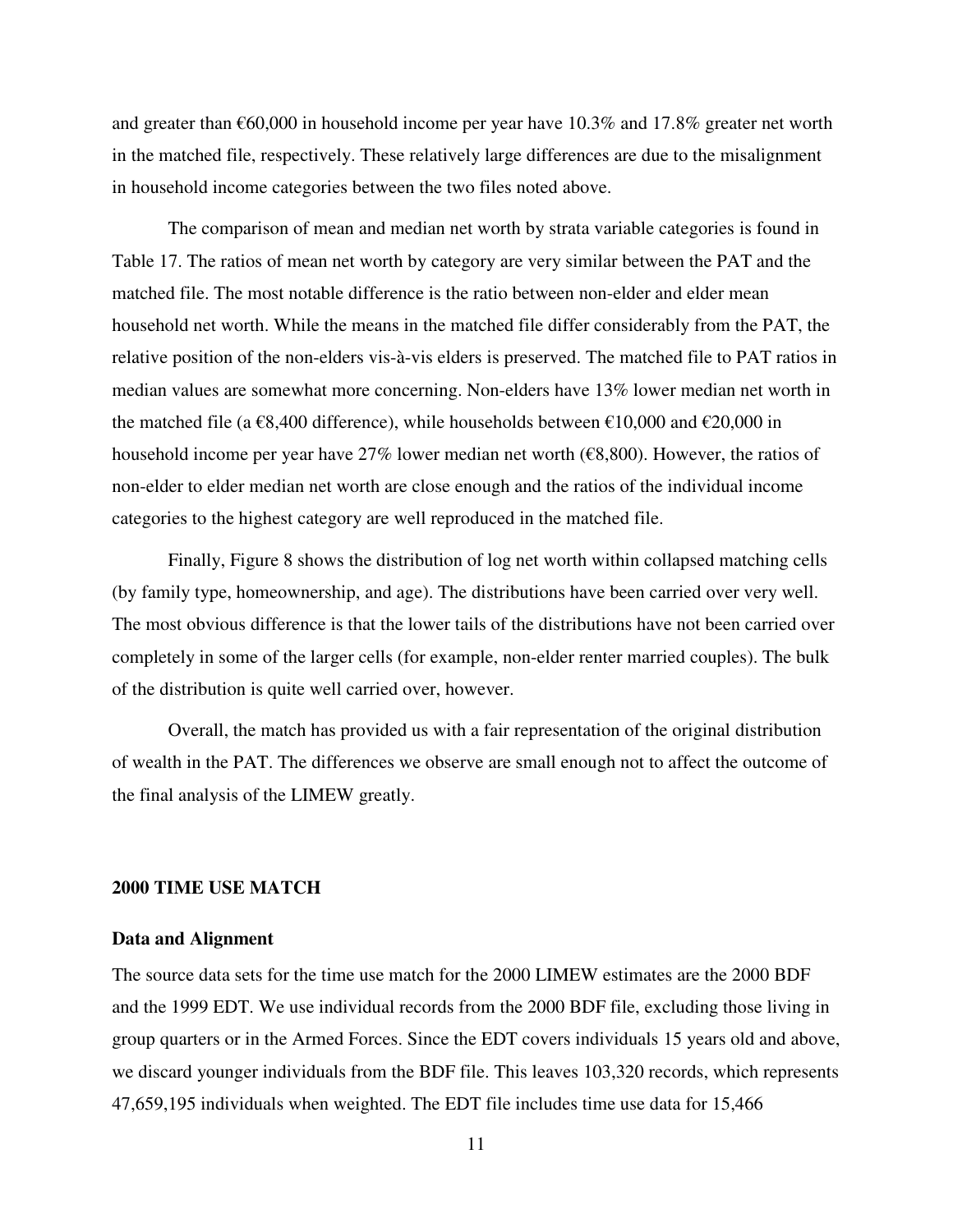individuals, corresponding to  $47,302,220$  individuals when weighted. Due to missing values,  $^{11}$ we used multiple imputation with chained equations on the 1999 EDT. For the time use match, the strata variables are sex, parental status, employment status, marital status, and spouse's employment status. While for the wealth match the matching unit is the household, for the time use match we use individuals. Table 18 compares the distribution of individuals by these variables in the two data sets. Since the two surveys were carried out just one year apart, we can expect them to be well-aligned. We see that the distribution of individuals by sex is only slightly different in the two surveys. Parents are much less prevalent in the BDF than in the EDT (by 7.5%). The employed are slightly under-represented by 2.1%, in the EDT relative to the BDF. The portion of married individuals is lower in the EDT, by 1.8%. The difference in spouse's labor force status is quite small (0.4%). The difference in parental status, possibly reflecting different sampling frames, is the greatest cause for concern in terms of the potential match quality, but the alignment overall is good.

#### **Match QC**

 $\overline{a}$ 

Table 19 shows the distribution of matched records by matching round. The fact that only seven rounds were required to complete the match is a promising sign for the quality of the match. Indeed, 90.8 percent of records were matched in the first round of matching. The overall distribution of weekly hours of household production in the matched file is very close to that in the EDT, based on the percentile ratios and Gini coefficients displayed in Table 20. Only the p90/p50 ratio is off, by very little. The Gini coefficient is off by only 0.01 Gini points. The mean and median weekly hours of household production and its three components are exactly carried over to the matched file from the EDT (see Table 21). Figure 9 displays ratios of mean weekly hours of household production by the strata variables, as well as household income and education. In terms of the strata variables, the match looks very good for each one. With one exception the matched file exactly reproduces the EDT. Non-parents have 6% greater average weekly hours of household production in the match file. In terms of household income and education, the differences are greater, but still mostly within 10%. The lowest household income category is the farthest off, 18% lower in the matched file than in the EDT, while the highest

 $11$  The one variable with missing values was household income.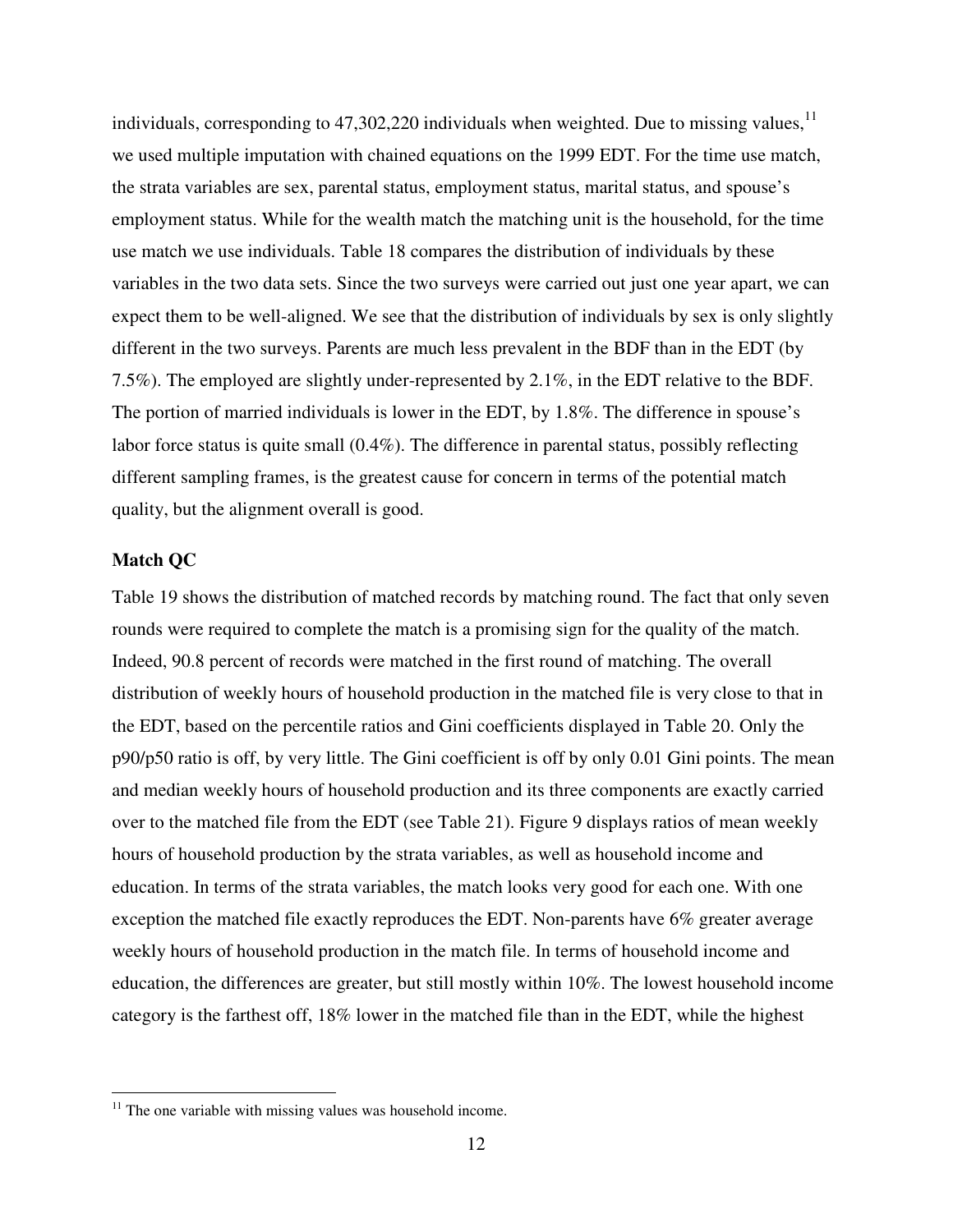income category and those with greater than baccalaureates had 13% and 12% greater weekly hours of household production, respectively, in the matched file than in the EDT.

Table 22 gives us a closer look at the numbers behind Figure 9, showing the mean and median weekly hours of household production by the strata variables, plus education and household income. Here we can see that the 6% difference in mean weekly hours for non-parents translates to one hour per week, as do the differences by education and income for the most part. The exceptions are for those households with less than  $\epsilon$ 10,000 (four hours less) and more than  $\epsilon$ 50,000 and greater than baccalaureate (two hours more). The ratios by strata variables are correspondingly well reproduced in the matched file. As we can see, the ratios of matched to EDT medians are unity for all the strata variable categories except non-parents. For the latter the difference is 7%, but still only a one hour difference. The differences for non-strata variables are again larger, with those with less than a baccalaureate registering two hours less per week and those with greater than a baccalaureate one more at the median in the matched file, while those in households with less than  $\epsilon$ 10,000 incomes have six fewer, those in households with  $\epsilon$ 10,000 to €20,000 two fewer, and those with €20,000 to €30,000 and greater than €50,000 two more hours of household production. The ratios of household income categories to the highest category are thus not well-retained in the matched file.

Finally, Figure 10 displays the distributions of household production weekly hours in collapsed matching cells (by sex, parent, and employment status). There are few noticeable differences between the EDT and the matched file, indicating that even within cells, there has been good transference of the distributions of household production. In many of the cells the upper tail has not been well-transferred.

In summary the reproduction of the weekly hours of household production in the EDT in the matched file is very good. The remaining differences are small, and will not greatly impact the final LIMEW estimates for France.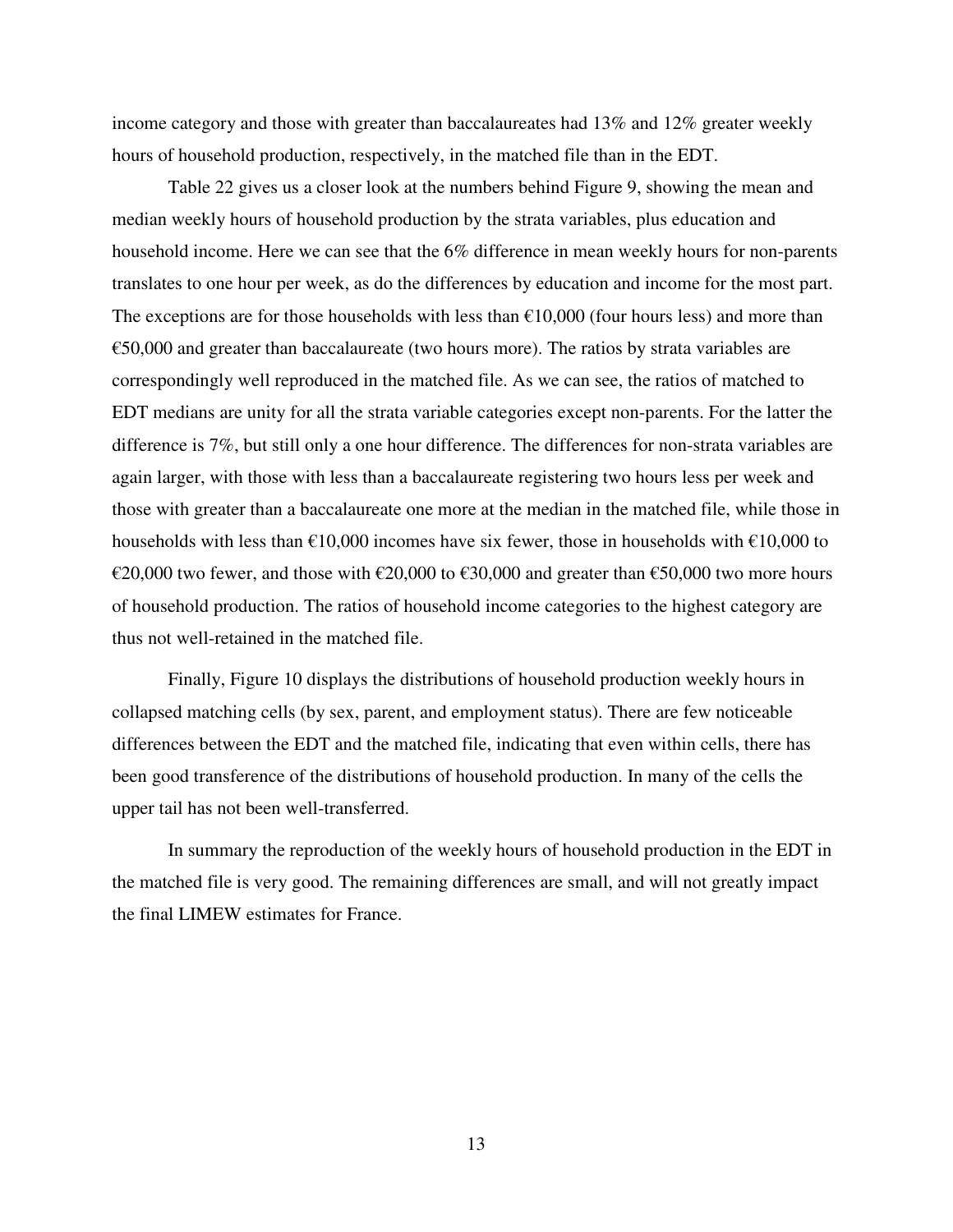#### **REFERENCES**

- Kum, Hyunsub, and Thomas Neal Masterson. 2010. "Statistical matching using propensity scores: Theory and application to the analysis of the distribution of income and wealth." *Journal of Economic and Social Measurement* 35(3): 177–196.
- Wolff, Edward N., and Ajit Zacharias. 2003. The Levy Institute Measure of Economic Well-Being. *Working Paper* 372. Annandale-on-Hudson, NY: Levy Economics Institute of Bard College. http://www.levyinstitute.org/pubs/wp372.pdf.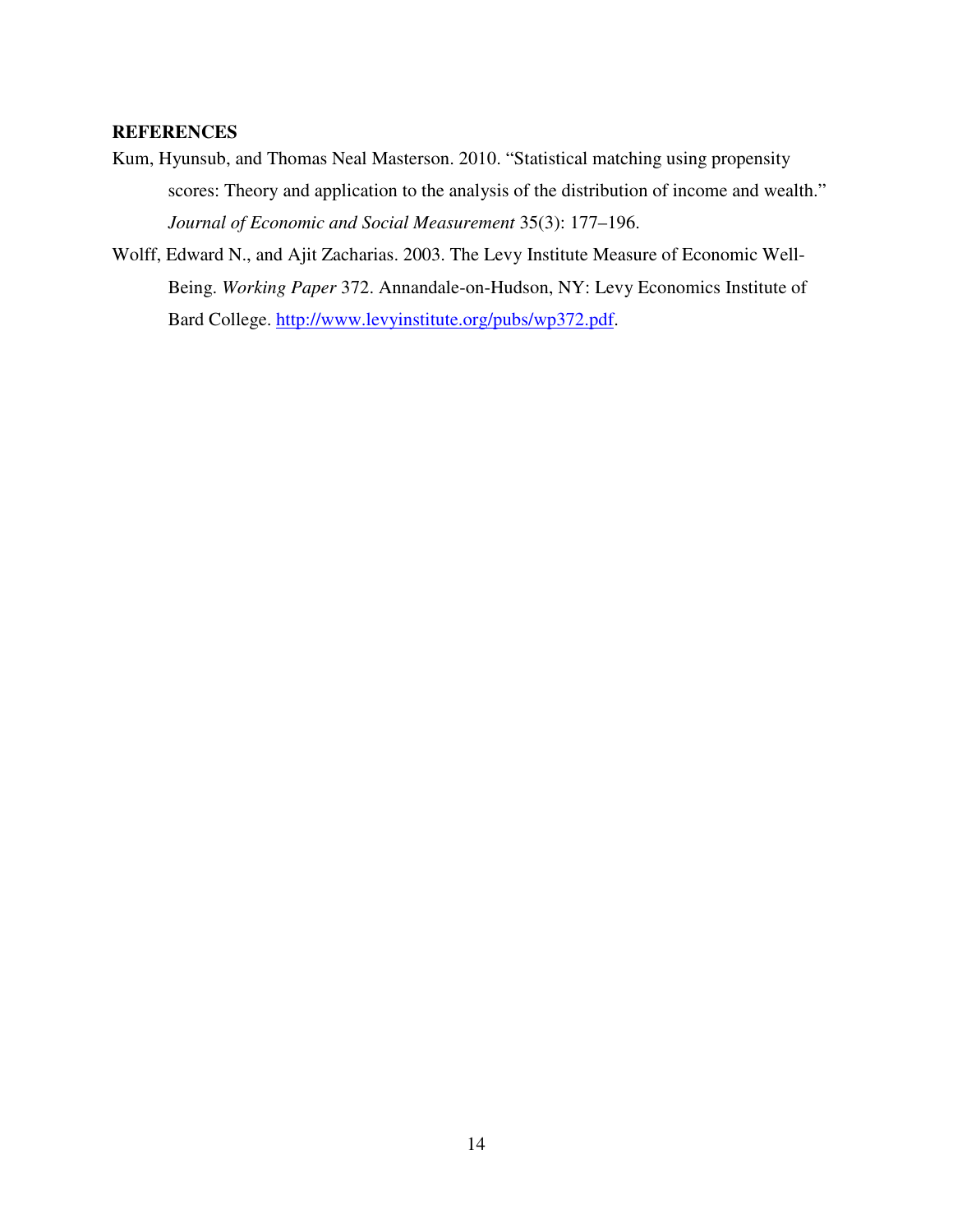# **Tables**

|                               | <b>BDF 1989</b> | <b>EAF 1992</b>      | $\overline{Diff (%)}$ |
|-------------------------------|-----------------|----------------------|-----------------------|
| Households                    | 21,201,890      | 22,145,485           | 4.45%                 |
| <b>HH Income Category</b>     |                 |                      |                       |
| <50,000F                      | 16.35%          | 15.17%               | $-1.18%$              |
| 50,000-75,000 F               | 13.24%          | 16.99%               | 3.75%                 |
| 75,000-100,000 F              | 12.93%          | 15.86%               | 2.93%                 |
| 100,000-130,000 F             | 15.06%          | 16.53%               | 1.47%                 |
| 130,000-200,000 F             | 24.21%          | 20.63%               | $-3.58%$              |
| $>= 200,000 F$                | 18.21%          | 14.81%               | $-3.40%$              |
| Home ownership                |                 |                      |                       |
| Renter                        | 44.52%          | 45.57%               | 1.05%                 |
| Owner                         | 55.48%          | 54.43%               | $-1.05%$              |
| <b>Family Type</b>            |                 |                      |                       |
| <b>Married Couple</b>         | 65.54%          | 65.74%               | 0.20%                 |
| Female Head                   | 23.71%          | 22.98%               | $-0.73%$              |
| Male Head                     | 10.74%          | 11.28%               | 0.54%                 |
| Age Category                  |                 |                      |                       |
| Nonelder                      | 75.41%          | 73.64%               | $-1.77%$              |
| Elder                         | 24.59%          | 26.36%               | 1.77%                 |
| <b>Age Category</b>           |                 |                      |                       |
| Less than 35                  | 22.50%          | 20.34%               | $-2.16%$              |
| 35 to 44                      | 21.08%          | 21.44%               | 0.36%                 |
| 45 to 54                      | 15.22%          | 16.35%               | 1.13%                 |
| 55 to 64                      | 16.61%          | 15.51%               | $-1.10%$              |
| 65 and older                  | 24.59%          | 26.36%               | 1.77%                 |
| <b>Educational Attainment</b> |                 |                      |                       |
| Less than BAC                 | 26.54%          | 24.09%               | $-2.45%$              |
| <b>BAC</b>                    | 59.73%          | 61.69%               | 1.96%                 |
| More than BAC                 | 13.73%          | $\overline{14.23\%}$ | 0.50%                 |

# **Table 1 Alignment of Strata Variables for 1989 Wealth Match**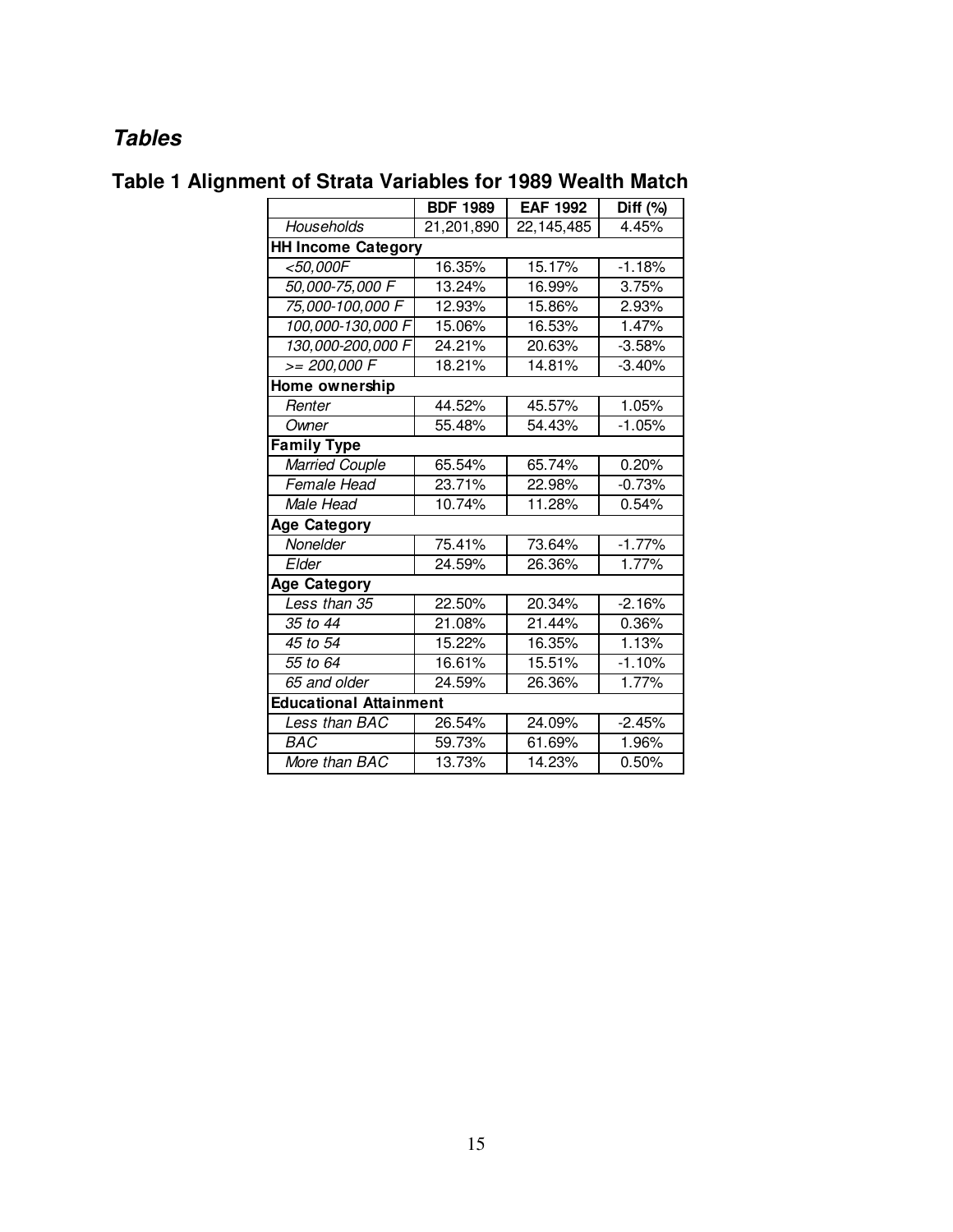|        |       |                       |                       | Less than BAC   |                   |                       | <b>BAC</b>      |                   |                       | More than BAC   |                   |  |
|--------|-------|-----------------------|-----------------------|-----------------|-------------------|-----------------------|-----------------|-------------------|-----------------------|-----------------|-------------------|--|
|        |       |                       | 1989-90<br><b>BDF</b> | <b>EAF 1992</b> | <b>Difference</b> | <b>BDF</b><br>1989-90 | <b>EAF 1992</b> | <b>Difference</b> | <b>BDF</b><br>1989-90 | <b>EAF 1992</b> | <b>Difference</b> |  |
|        |       | <b>Married Couple</b> | .208,486              | .186.345        | (22, 141)         | 2,647,512             | 2,801,121       | 153,609           | 709,276               | 675,370         | (33,906)          |  |
|        |       | Nonelder Female Head  | 421,506               | 412,231         | (9,275)           | ,004,986              | 978,935         | (26, 051)         | 372,410               | 365,860         | (6, 550)          |  |
| Renter |       | <b>Male Head</b>      | 230,523               | 238,420         | 7,897             | 653,365               | 742.785         | 89,420            | 264,251               | 267,200         | 2,949             |  |
|        | Elder | <b>Married Couple</b> | 237.893               | 228,660         | (9, 233)          | 294,314               | 372,250         | 77.936            | 38,885                | 29,230          | (9,655)           |  |
|        |       | <b>Female Head</b>    | 640,240               | 600,865         | (39, 375)         | 461.154               | 498,475         | 37,321            | 30,149                | 15,715          | (14, 434)         |  |
|        |       | <b>Male Head</b>      | 100,439               | 72.915          | (27, 524)         | 107,608               | 157.275         | 49,667            | 15,567                | 17,730          | 2,163             |  |
|        |       | <b>Married Couple</b> | .267,229              | ,008,395        | (258, 834)        | 4,779,300             | 4,484,474       | (294, 826)        | 949,119               | .087,415        | 138,296           |  |
|        |       | Nonelder Female Head  | 205.788               | 118.739         | (87,049)          | 557.058               | 498.120         | (58, 938)         | 164.055               | 186.845         | 22.790            |  |
| Owner  |       | <b>Male Head</b>      | 143,126               | 123,835         | (19, 291)         | 327,214               | 337,025         | 9,811             | 82,661                | 100,075         | 17,414            |  |
|        |       | <b>Married Couple</b> | 532,164               | 565,575         | 33,411            | .038.371              | 1,322,410       | 284,039           | 193,820               | 176,300         | (17, 520)         |  |
|        | Elder | <b>Female Head</b>    | 470.669               | 404,955         | (65, 714)         | 638.088               | 727,565         | 89.477            | 61,877                | 64.780          | 2,903             |  |
|        |       | <b>Male Head</b>      | 169,013               | 145,650         | (23, 363)         | 155,430               | 158,515         | 3,085             | 28,344                | 29,605          | 1,261             |  |

### **Table 2 Matching Cells for 1989 Wealth Match**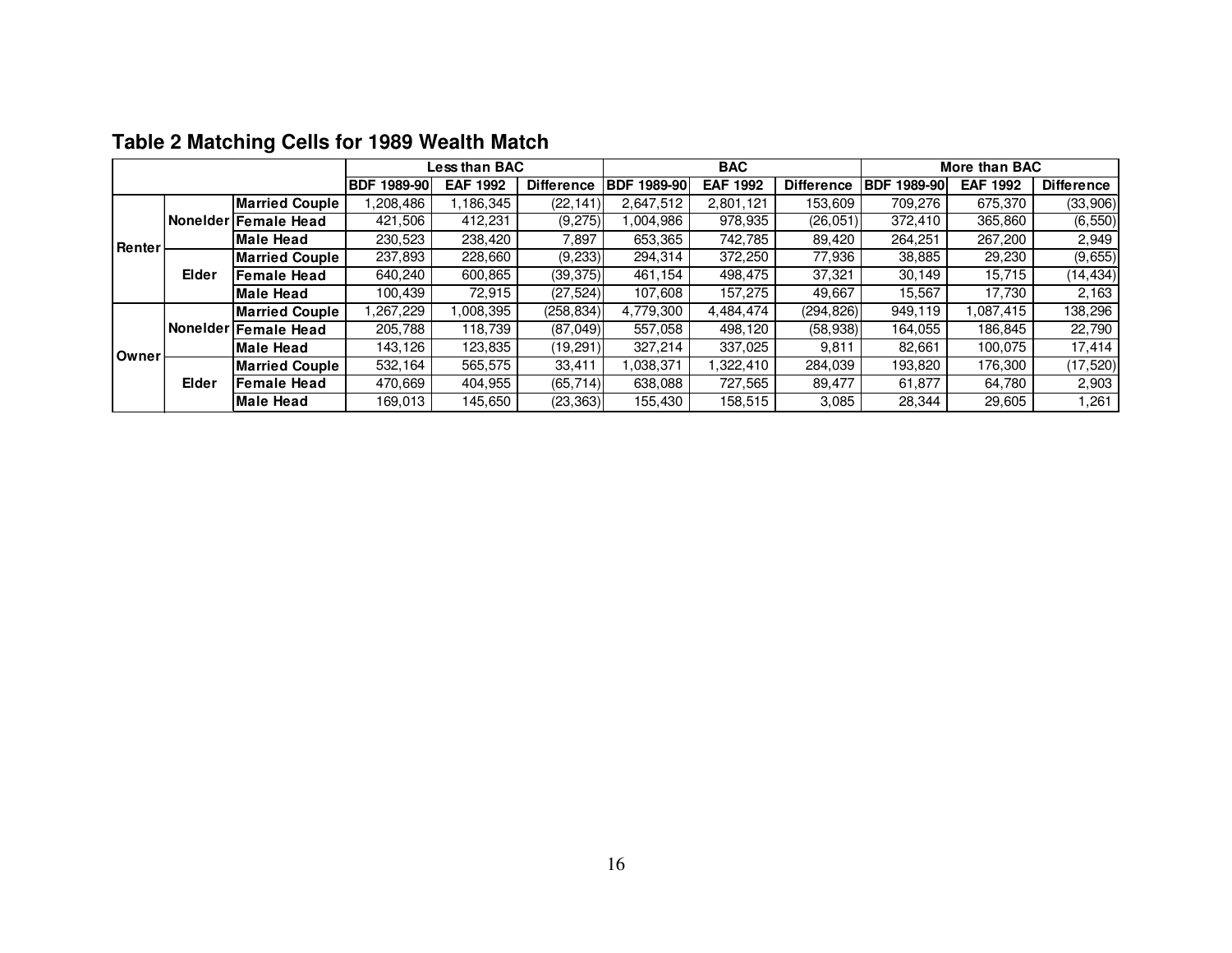## **Table 3 Distribution of Matched Records by Matching Round, 1989 Wealth Match**

| Matching       | <b>Records</b>        |         | <b>Cumulative</b> |
|----------------|-----------------------|---------|-------------------|
| Round          | <b>Matched</b>        | Percent | Percent           |
| 1              | 17,739,636            | 83.7    | 83.7              |
| $\overline{2}$ | $\overline{477}, 146$ | 2.3     | 85.9              |
| 3              | 268400                | 1.3     | 87.2              |
| 4              | 321913                | 1.5     | 88.7              |
| 5              | 624,181               | 2.9     | 91.6              |
| 6              | 128956                | 0.6     | 92.2              |
| 7              | 78142                 | 0.4     | 92.6              |
| 8              | 61835                 | 0.3     | 92.9              |
| 9              | 234760                | 1.1     | 94.0              |
| 10             | 12051                 | 0.1     | 94.1              |
| 11             | 648176                | 3.1     | 97.1              |
| 12             | 3982                  | 0.0     | 97.2              |
| 13             | 62,811                | 0.3     | 97.5              |
| 14             | 51,217                | 0.24    | 97.7              |
| 15             | 11,124                | 0.05    | 97.7              |
| 16             | 82,827                | 0.39    | 98.1              |
| 17             | 4,356                 | 0.02    | 98.2              |
| 18             | 10,184                | 0.05    | 98.2              |
| 19             | 4,140                 | 0.02    | 98.2              |
| 20             | 19,976                | 0.09    | 98.3              |
| 21             | 3,947                 | 0.02    | 98.3              |
| 22             | 356,077               | 1.68    | 100.0             |
| Total          | 21,205,837            | 100.0   |                   |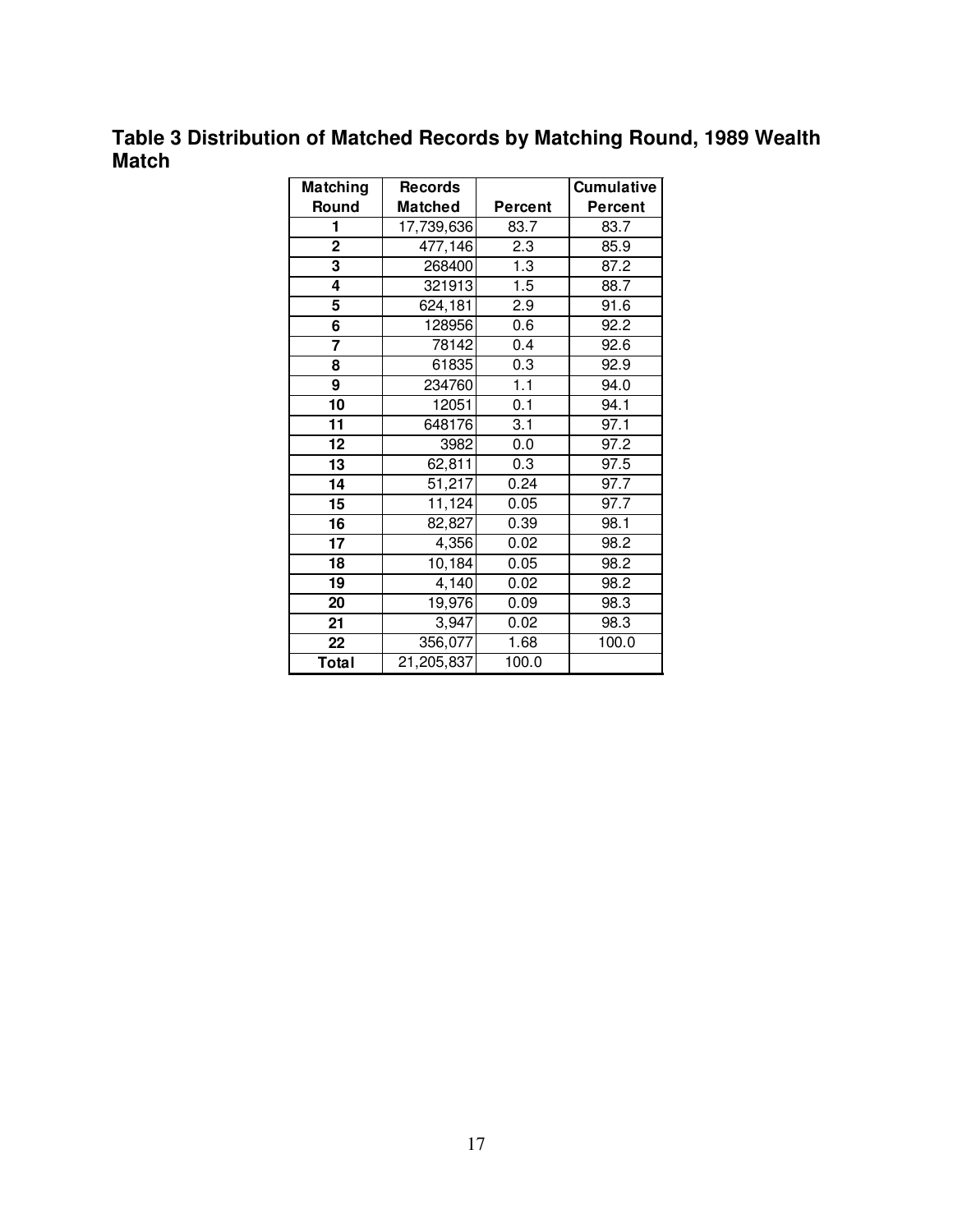### **Table 4 Distribution of Net Worth in 1989 Matched File**

|              | p90/p10 | p90/p50 | p50/p10 | p75/p25 | p75/p50 | p50/p25 | Gini  |
|--------------|---------|---------|---------|---------|---------|---------|-------|
| <b>Match</b> | 4979.45 | 4.88    | 1021.31 | 25.97   | 2.56    | 10.16   | 0.681 |
| <b>EAF</b>   | 108.89  | 4.83    | 229.60  | 22.40   | 2.53    | 8.87    | 0.677 |

### **Table 5 Comparison of Mean and Median Wealth Variables in 1989 Matched File to 1992 EAF**

|               |       |         | Asset2  | Asset <sub>3</sub> | Asset4                   | Asset <sub>5</sub>       | Debt1     | Debt <sub>2</sub>        | <b>Networth</b> |
|---------------|-------|---------|---------|--------------------|--------------------------|--------------------------|-----------|--------------------------|-----------------|
| Mean          | Match | 336,387 | 165,774 | 101,147            | 21,090                   | 14,108                   | 48,446    | 8,399                    | 581,660         |
|               | EAF92 | 338,982 | 169,960 | 103,525            | 21,646                   | 14,489                   | 49,860    | 8,326                    | 590,417         |
|               | ratio | 99.23%  | 97.54%  | 97.70%             | 97.43%                   | 97.37%                   | $97.16\%$ | 100.88%                  | 98.52%          |
| <b>Median</b> | Match | 175.000 |         | 42,637             | $\overline{\phantom{a}}$ | $\overline{\phantom{0}}$ |           | $\overline{\phantom{a}}$ | 291,074         |
|               | EAF92 | 175,000 |         | 44,332             | $\blacksquare$           | $\overline{\phantom{a}}$ | ٠         | $\overline{\phantom{a}}$ | 299,392         |
|               | ratio | 100.00% |         | 96.18%             |                          |                          |           |                          | 97.22%          |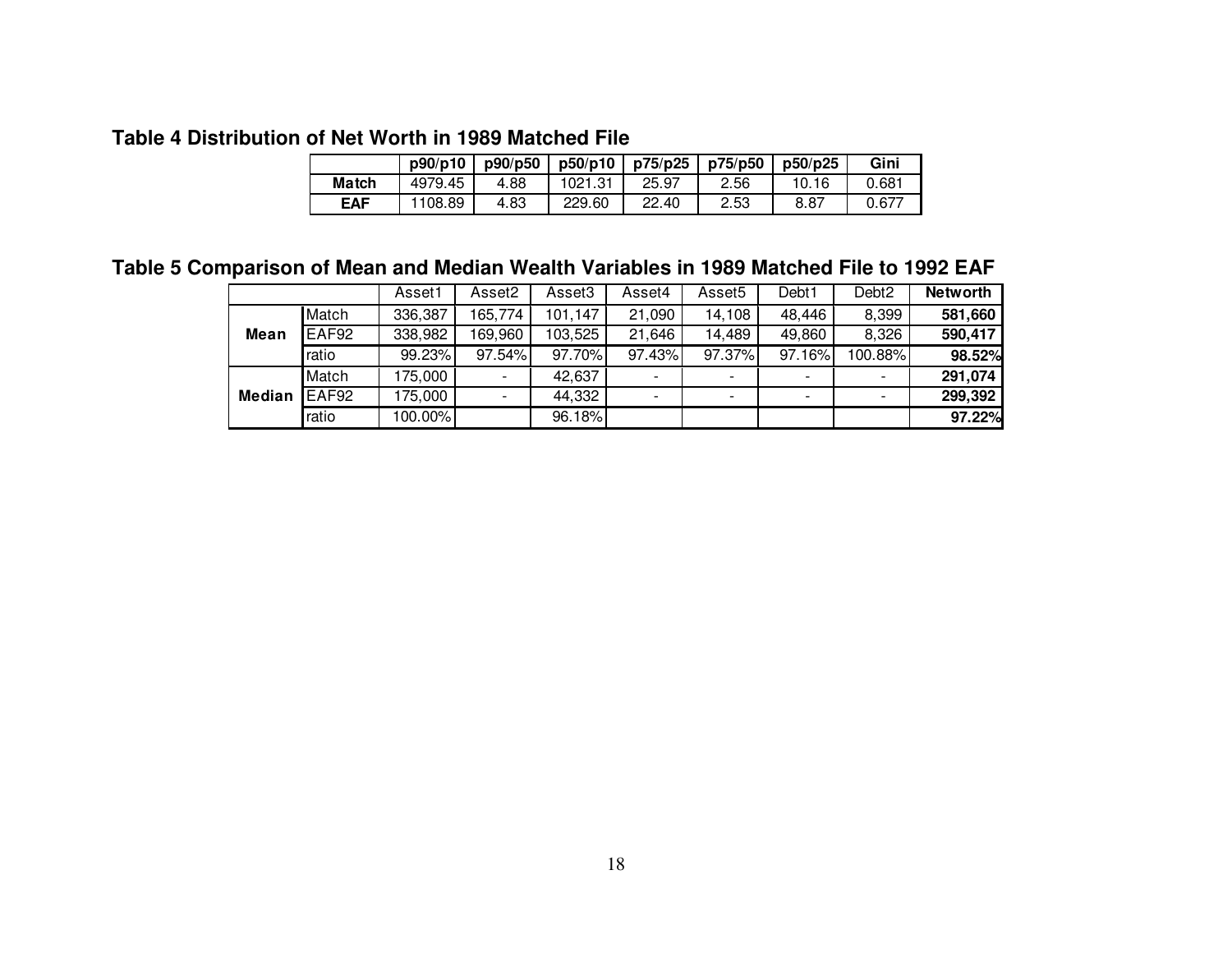### **Table 6 Mean and Median Net Worth by Strata Variable, 1992 EAF and Match File**

|                    | <b>EAF1992</b> | Match               | Ratio          |                     |                |              |
|--------------------|----------------|---------------------|----------------|---------------------|----------------|--------------|
| Asset1             | 338,982        | 336.387             | 99.23%         |                     |                |              |
| Asset2             | 169,960        | 165.774             | 97.54%         |                     |                |              |
| Asset3             | 103,525        | 101,147             | 97.70%         |                     |                |              |
| Asset4             | 21,646         | 21,090              | 97.43%         |                     |                |              |
| Asset <sub>5</sub> | 14,489         | 14,108              | 97.37%         |                     |                |              |
| Debt1              | 49,860         | 48.446              | 97.16%         |                     |                |              |
| Debt <sub>2</sub>  | 8,326          | 8,399               | 100.88%        |                     |                |              |
| <b>Networth</b>    | 590.417        | 581.660             | 98.52%         |                     |                |              |
|                    |                |                     |                |                     | <b>EAF1992</b> | <b>Match</b> |
| renter             | 160,263        | 159,278             |                | 99.39% ren/own      | 0.169          | 0.173        |
| homeowner          | 950,537        | 920,567             | 96.85%         |                     |                |              |
|                    |                |                     |                |                     |                |              |
| non-elder          | 561,165        | 565,304             |                | 100.74% non/eld     | 0.835          | 0.895        |
| elder              | 672.142        | 631,813             | 94.00%         |                     |                |              |
|                    |                |                     |                |                     |                |              |
| <b>MC</b>          | 706,390        | 694,513             | 98.32%         |                     |                |              |
| FH                 | 362,526        | 363,688             | 100.32% th/mc  |                     | 0.513          | 0.524        |
| MH                 | 378,856        | 374,287             |                | 98.79% mh/mc        | 0.536          | 0.539        |
|                    |                |                     |                |                     |                |              |
| <b>LT BAC</b>      | 348,102        | 373,980             |                | 107.43% ItBAC/gtBAC | 0.335          | 0.375        |
| <b>BAC</b>         | 581,608        | 578,480             |                | 99.46% BAC/qtBAC    | 0.560          | 0.580        |
| <b>GT BAC</b>      | 1,038,878      | 997,030             | 95.97%         |                     |                |              |
|                    |                |                     |                |                     |                |              |
| Less than 50K      | 235,667        | 256,977             | 109.04% It 50k |                     | 0.156          | 0.197        |
| <b>50K to 75K</b>  | 297,237        | 323,337             | 108.78% 50-75k |                     | 0.197          | 0.248        |
| 75K to 100K        | 395,661        | 383,635             |                | 96.96% 75-100k      | 0.262          | 0.294        |
| 100K to 130K       | 521,959        | 442,518             |                | 84.78% 100-130k     | 0.345          | 0.340        |
| 130K to 200K       | 636,620        | 592,127             |                | 93.01% 130-200k     | 0.421          | 0.454        |
| 200K or more       |                | 1,511,029 1,302,947 | 86.23%         |                     |                |              |

#### **Median Net Worth EAF1992 Match Ratio Asset1** 175,000 175,000 100.00% **Asset2** <sup>0</sup> <sup>0</sup> **Asset3** 44,332 42,637 96.18%  $\frac{\text{Asset4}}{\text{Asset4}}$  0 0 0 **Asset5** <sup>0</sup> <sup>0</sup> <u>Pebt1 0 0 0</u><br><u>Pebt1 0</u> 0 0 **Debt2** <sup>0</sup> <sup>0</sup> **Networth** 299,392 291,074 97.22% **EAF1992 Match ren/own** 0.169 0.173 **renter** 30,936 30,660 99.11% **ren/own** 0.049 0.050 **homeowner** 633,302 612,812 96.76% **non/eld** 0.835 0.895 **non-elder** 262,321 271,824 103.62% **non/eld** 0.646 0.740 **elder** 405,827 367,279 90.50% **MC** 413,935 407,236 98.38%<br> **COMPLISE ACCELE** ACCELE **FILLIPPINE ACCELE ACCELE ACCELE ACCELE ACCELE ACCELE ACCELE ACCELE ACCELE ACCELE ACCELE fh/mc** 0.513 0.524 **FH** 106,244 112,214 94.68% **fh/mc** 0.271 0.261 **mh/mc** 0.536 0.539 **MH** 132,088 121,317 108.88% **mh/mc** 0.293 0.324 **ltBAC** 139,508 150,893 108.16% **ltBAC/gtBAC** 0.288 0.406<br> **BAC** 350,718 358,847 102.32% **BAC/gtBAC** 0.724 0.966 **BAC/gtBAC** 0.560 0.580 **BAC** 358,847 350,718 102.32% **BAC/gtBAC** 0.724 0.966 **GT BAC** 484,654 371,615 76.68% **lt 50k** 0.156 0.197 **Less than 50K** 44,009 44,640 101.43% **lt 50k** 0.046 0.057 **50-75k** 0.197 0.248 **50K to 75K** 109,691 140,000 127.63% **50-75k** 0.114 0.179 **75-100k** 0.262 0.294 **75K to 100K** 223,971 205,644 91.82% **75-100k** 0.233 0.262 **100-130k** 0.345 0.340 **100K to 130K** 348,414 285,243 81.87% **100-130k** 0.363 0.364 **130-200k** 0.421 0.454 **130K to 200K** 444,889 403,634 90.73% **130-200k** 0.464 0.515 **200K or more** 959,759 783,938 81.68%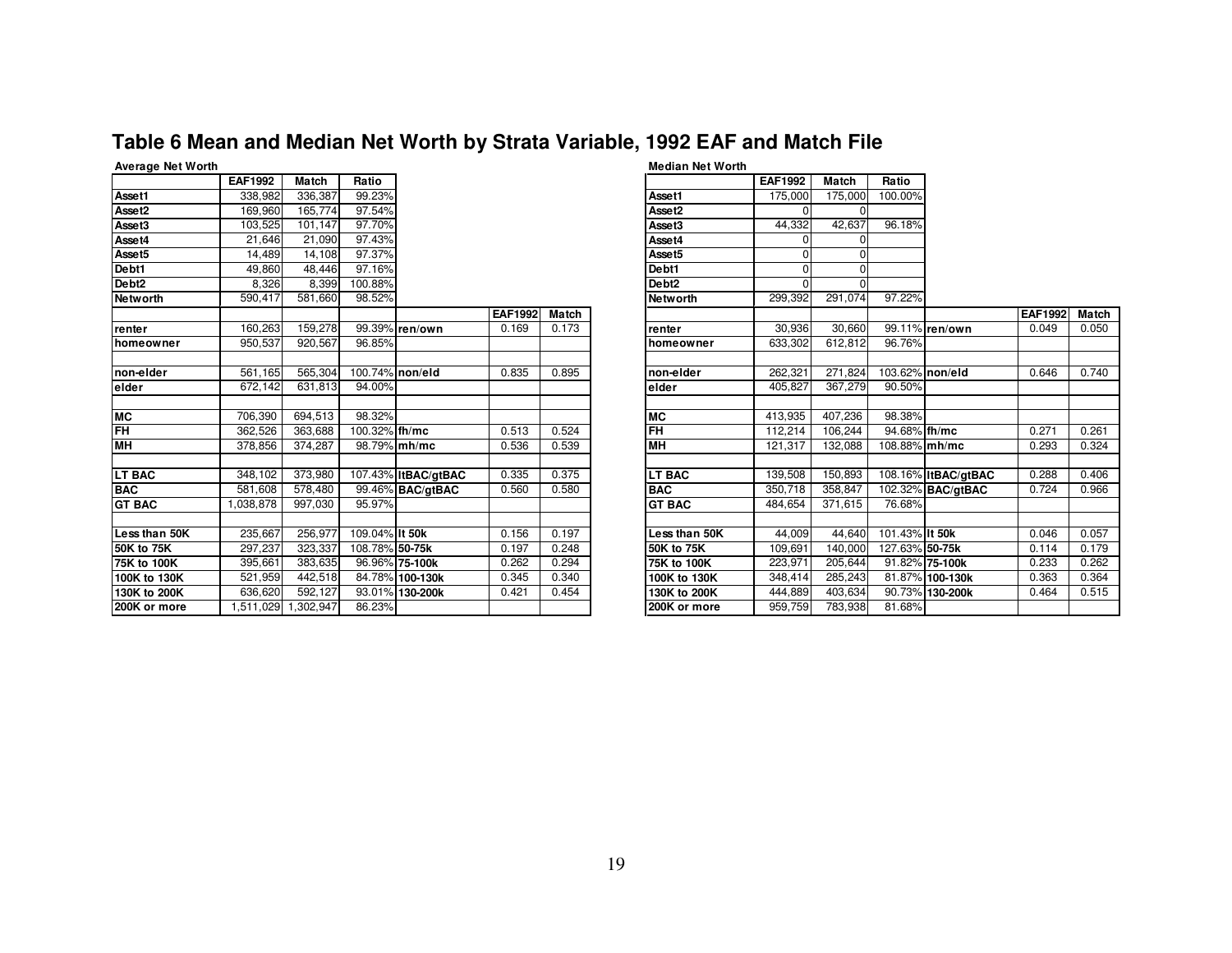|                                    | <b>BDF1989</b> | <b>EDT1985</b> | Diff $(%)$ |
|------------------------------------|----------------|----------------|------------|
| Individuals                        | 43,511,114     | 43,183,035     | $-0.75%$   |
| <b>Sex</b>                         |                |                |            |
| Female                             | 52.58%         | 52.15%         | $-0.43%$   |
| Male                               | 47.42%         | 47.85%         | 0.43%      |
| <b>Parental Status</b>             |                |                |            |
| No                                 | 72.43%         | 71.61%         | $-0.82%$   |
| Yes                                | 27.57%         | 28.39%         | 0.82%      |
| <b>Labor Force Status</b>          |                |                |            |
| Not employed                       | 50.89%         | 50.36%         | $-0.53%$   |
| Employed                           | 49.11%         | 49.64%         | 0.53%      |
| <b>Spouse</b>                      |                |                |            |
| No                                 | 36.58%         | 44.43%         | 7.85%      |
| Yes                                | 63.42%         | 55.57%         | $-7.85%$   |
| <b>Spouse's Labor Force Status</b> |                |                |            |
| Spouse not employed                | 41.19%         | 40.35%         | $-0.84%$   |
| Spouse employed                    | 58.81%         | 59.65%         | 0.84%      |
|                                    |                |                |            |

# **Table 7 Alignment of Strata Variables for 1989 Time Use Match**

### **Table 8 Distribution of Matched Records by Matching Round, 1989 Time Use Match**

| Matching | <b>Records</b> |         | <b>Cumulative</b> |
|----------|----------------|---------|-------------------|
| Round    | <b>Matched</b> | Percent | Percent           |
|          | 40,060,981     | 92.2    | 92.2              |
| 2        | 19,518         | 0.0     | 92.2              |
| 3        | 2821934        | 6.5     | 98.7              |
| 4        | 113,828        | 0.3     | 99.0              |
| 5        | 116,908        | 0.3     | 99.3              |
| 6        | 229801         | 0.5     | 99.8              |
| 7        | 53704          | 0.1     | 99.9              |
| 8        | 37472          | 0.1     | 100.0             |
| Total    | 43,454,146     | 100.0   |                   |

### **Table 9 Distribution of Weekly Hours of Household Production in 1985 EDT and Match File**

|            | p90/p10 | p90/p50 | p50/p10 | p75/p25 | p75/p50 | p50/p25 | Gini   |
|------------|---------|---------|---------|---------|---------|---------|--------|
| <b>EDT</b> | 7.600   | 2.667   | 6.600   | 4.692   | .848    | 2.538   | 0.4866 |
| <b>IMP</b> | 7.600   | 2.667   | 6.600   | 4.738   | .867    | 2.538   | 0.4875 |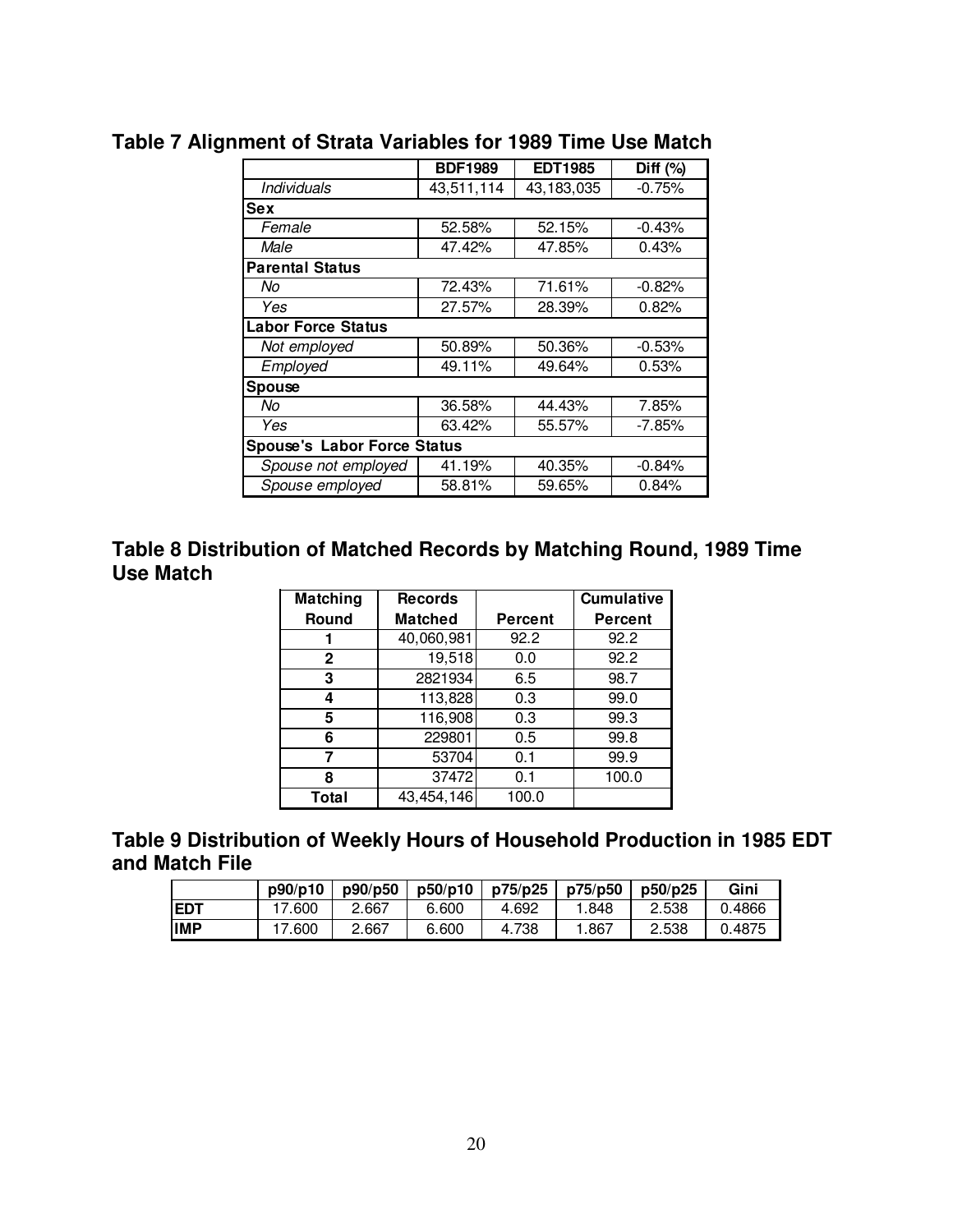### **Table 10 Comparison of Mean and Median Time Use Variables in 1989 Matched File (weekly hours)**

|              |        |        | Mean           |        |        |               | Median         |               |
|--------------|--------|--------|----------------|--------|--------|---------------|----------------|---------------|
|              | Mean   | Mean   | <b>Procure</b> | Mean   | Median | <b>Median</b> | <b>Procure</b> | <b>Median</b> |
|              | Total  | Care   | ment           | Core   | Total  | Care          | ment           | Core          |
| <b>EdT</b>   | 22.0   | 16.0   | 2.8            | 2.9    | 17.0   | 11.0          | 0.6            | 0.0           |
| <b>IMP</b>   | 22.0   | 16.0   | 2.8            | 2.9    | 17.0   | 11.0          | 0.6            | 0.0           |
| <b>RATIO</b> | 100.0% | 100.0% | 100.0%         | 100.0% | 100.0% | 100.0%        | 100.0%         |               |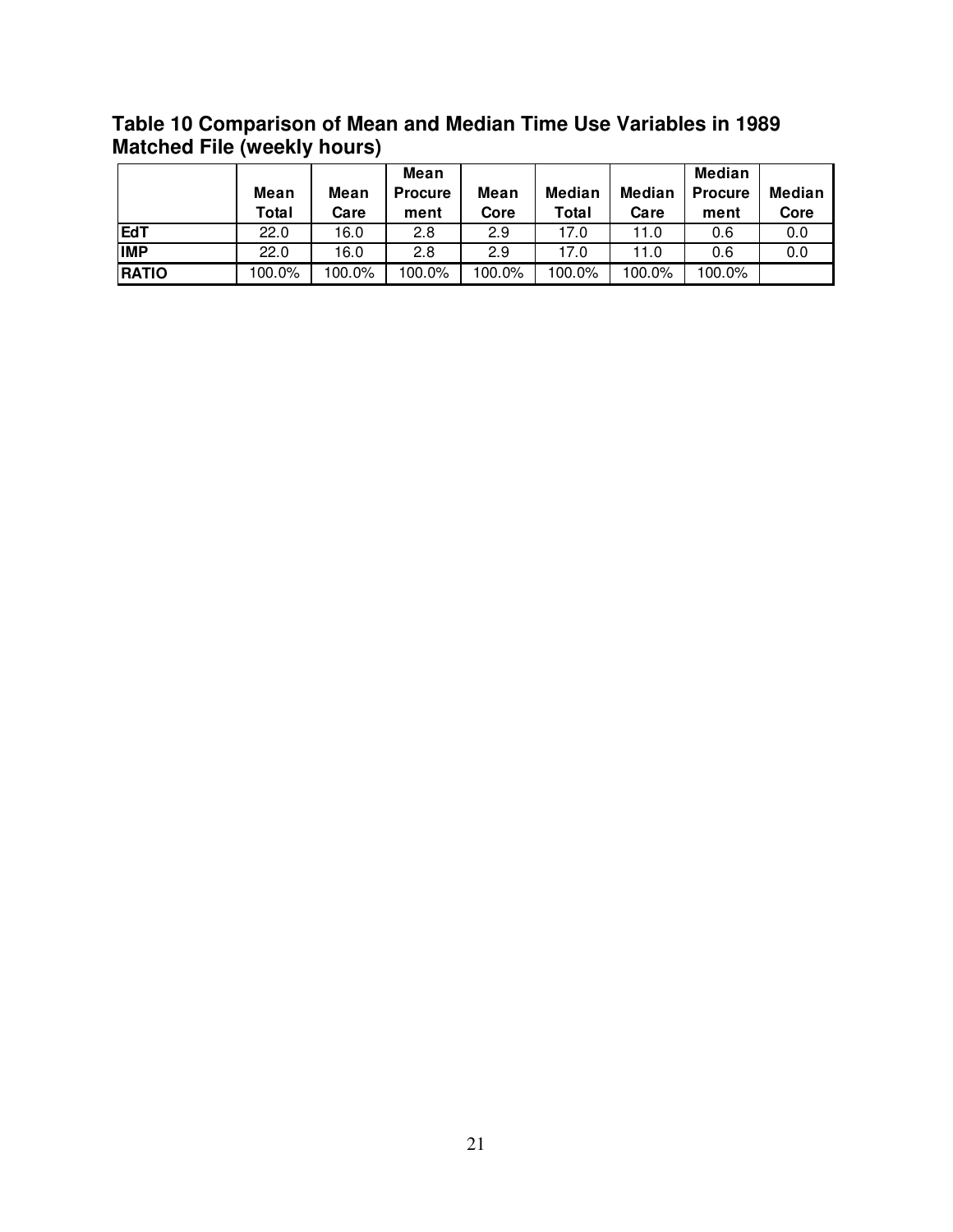### **Table 11 Mean and Median Household Production Weekly Hours, 1985 EDT and Match**

| <b>Mean Values of Household Production</b> |       |       |        |           |              |              | <b>Median Values of Household Produc</b> |       |                 |
|--------------------------------------------|-------|-------|--------|-----------|--------------|--------------|------------------------------------------|-------|-----------------|
|                                            | EdT85 | Match | Ratio  |           |              |              |                                          | EdT85 | Mato            |
| Care                                       | 16.0  | 16.0  | 100.0% |           |              |              | Care                                     | 11.0  | 11.0            |
| Procurement                                | 2.8   | 2.8   | 100.0% |           |              |              | Procurement                              | 0.6   | 0.6             |
| Core                                       | 2.9   | 2.9   | 100.0% |           |              |              | Core                                     | 0.0   | 0. <sub>C</sub> |
| Total                                      | 22.0  | 22.0  | 100.0% |           |              |              | Total                                    | 17.0  | 17.0            |
|                                            |       |       |        |           | <b>EdT85</b> | <b>Match</b> |                                          |       |                 |
| <b>Female</b>                              | 32.0  | 32.0  | 100.0% | F/M       | 2.909        | 2.909        | Female                                   | 30.0  | 30.0            |
| <b>Male</b>                                | 11.0  | 11.0  | 100.0% |           |              |              | Male                                     | 7.0   | 7 <sub>c</sub>  |
| <b>Unmarried</b>                           | 19.0  | 18.0  | 94.7%  | S/M       | 0.826        | 0.750        | Unmarried                                | 15.0  | 13.0            |
| <b>Married</b>                             | 23.0  | 24.0  | 104.3% |           |              |              | <b>Married</b>                           | 18.0  | 19.0            |
| Non-parent                                 | 20.0  | 20.0  | 100.0% | NP/P      | 0.741        | 0.741        | Non-parent                               | 15.0  | 15.0            |
| Parent                                     | 27.0  | 27.0  | 100.0% |           |              |              | Parent                                   | 22.0  | 22.0            |
| Not Working                                | 27.0  | 27.0  | 100.0% | NW/W      | 1.588        | 1.588        | <b>Not Working</b>                       | 24.0  | 23.0            |
| Working                                    | 17.0  | 17.0  | 100.0% |           |              |              | Working                                  | 12.0  | 12.0            |
| <b>No Spouse</b>                           | 19.0  | 18.0  | 94.7%  | NoSp/SpW  | 0.950        | 0.857        | No Spouse                                | 15.0  | 13.0            |
| Spouse Not Workin                          | 20.0  | 21.0  | 105.0% | NoSp/SpNW | 0.731        | 0.692        | Spouse Not Workin                        | 15.0  | 15.0            |
| <b>Spouse Working</b>                      | 26.0  | 26.0  | 100.0% |           |              |              | <b>Spouse Working</b>                    | 21.0  | 21.0            |

|           |              |              |                       | EdT85 | Match                    | Ratio  |           |              |              |
|-----------|--------------|--------------|-----------------------|-------|--------------------------|--------|-----------|--------------|--------------|
|           |              |              | Care                  | 11.0  | 11.0                     | 100.0% |           |              |              |
|           |              |              | Procurement           | 0.6   | 0.6                      | 100.0% |           |              |              |
|           |              |              | Core                  | 0.0   | 0.0                      |        |           |              |              |
|           |              |              | Total                 | 17.0  | 17.0                     | 100.0% |           |              |              |
|           | <b>EdT85</b> | <b>Match</b> |                       |       |                          |        |           | <b>EdT85</b> | <b>Match</b> |
| F/M       | 2.909        | 2.909        | Female                | 30.0  | 30.0                     | 100.0% | F/M       | 4.286        | 4.286        |
|           |              |              | Male                  | 7.0   | 7.0                      | 100.0% |           |              |              |
|           |              |              |                       |       |                          |        |           |              |              |
| S/M       | 0.826        | 0.750        | Unmarried             | 15.0  | 13.0                     | 86.7%  | S/M       | 0.833        | 0.684        |
|           |              |              | <b>Married</b>        | 18.0  | 19.0                     | 105.6% |           |              |              |
|           |              |              |                       |       |                          |        |           |              |              |
| NP/P      | 0.741        | 0.741        | Non-parent            | 15.0  | 15.0                     | 100.0% | NP/P      | 0.682        | 0.682        |
|           |              |              | Parent                | 22.0  | 22.0                     | 100.0% |           |              |              |
|           |              |              |                       |       |                          |        |           |              |              |
| NW/W      | .588         | 1.588        | <b>Not Working</b>    | 24.0  | 23.0                     | 95.8%  | NW/W      | 2.000        | 1.917        |
|           |              |              | Working               | 12.0  | 12.0                     | 100.0% |           |              |              |
|           |              |              |                       |       |                          |        |           |              |              |
| NoSp/SpW  | 0.950        | 0.857        | No Spouse             | 15.0  | 13.0                     | 86.7%  | NoSp/SpW  | 1.000        | 0.867        |
| NoSp/SpNW | 0.731        | 0.692        |                       | 15.0  | 15.0                     | 100.0% | NoSp/SpNW | 0.714        | 0.619        |
|           |              |              | <b>Spouse Working</b> | 21.0  | 21.0                     | 100.0% |           |              |              |
|           |              |              |                       |       | <b>Spouse Not Workin</b> |        |           |              |              |

**Median Values of Household Production**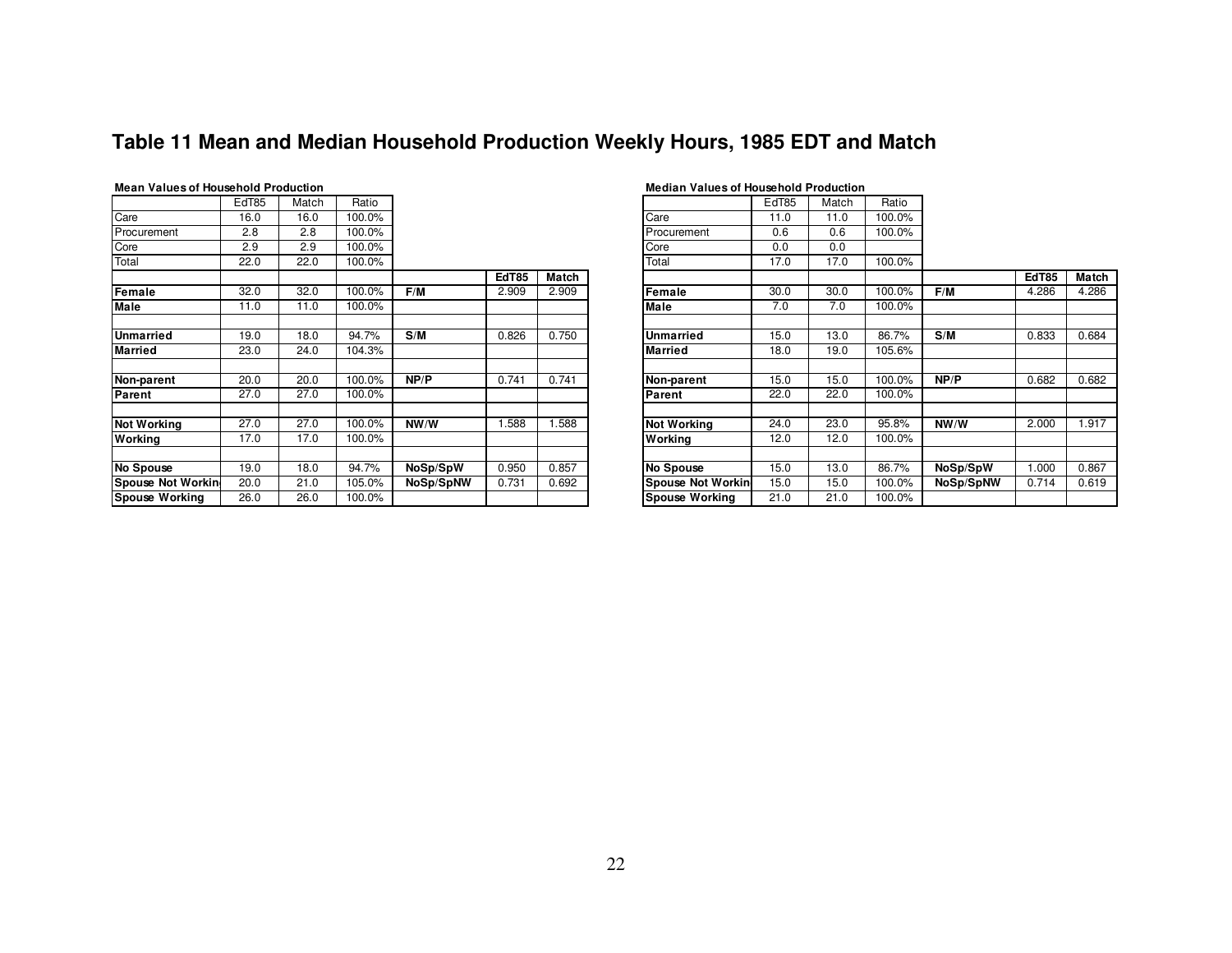|                               | <b>BDF 2001</b> | <b>PAT 2004</b> | Diff $(%)$ |
|-------------------------------|-----------------|-----------------|------------|
| Households                    | 24,525,505      | 24,737,820      | 0.87%      |
| <b>HH Income Category</b>     |                 |                 |            |
| Less than 10K                 | 10.58%          | 16.41%          | 5.83%      |
| $\overline{10}$ K to 20K      | 30.54%          | 30.84%          | 0.30%      |
| 20K to 30K                    | 25.64%          | 22.47%          | $-3.17%$   |
| 30K to 60K                    | 27.87%          | 20.03%          | $-7.84%$   |
| 60K or more                   | 5.37%           | 10.25%          | 4.88%      |
| Home ownership                |                 |                 |            |
| Renter                        | 45.19%          | 44.28%          | $-0.91%$   |
| Owner                         | 54.81%          | 55.72%          | 0.91%      |
| <b>Family Type</b>            |                 |                 |            |
| <b>Married Couple</b>         | 63.41%          | 61.55%          | $-1.86%$   |
| Female Head                   | 24.29%          | 24.85%          | 0.56%      |
| Male Head                     | 12.30%          | 13.60%          | 1.30%      |
| <b>Age Category</b>           |                 |                 |            |
| Nonelder                      | 74.12%          | 73.11%          | $-1.01%$   |
| Elder                         | 25.88%          | 26.89%          | 1.01%      |
| <b>Age Category</b>           |                 |                 |            |
| Less than 35                  | 19.95%          | 19.13%          | $-0.82%$   |
| 35 to 44                      | 20.35%          | 19.65%          | $-0.70%$   |
| 45 to 54                      | 20.11%          | 19.53%          | $-0.58%$   |
| 55 to 64                      | 13.71%          | 14.81%          | 1.10%      |
| 65 and older                  | 25.88%          | 26.89%          | 1.01%      |
| <b>Educational Attainment</b> |                 |                 |            |
| Less than BAC                 | 21.09%          | 20.82%          | $-0.27%$   |
| BAC                           | 69.88%          | 70.17%          | 0.29%      |
| More than BAC                 | 9.03%           | 9.01%           | $-0.02%$   |

# **Table 12 Alignment of Strata Variables for 2000 Wealth Match**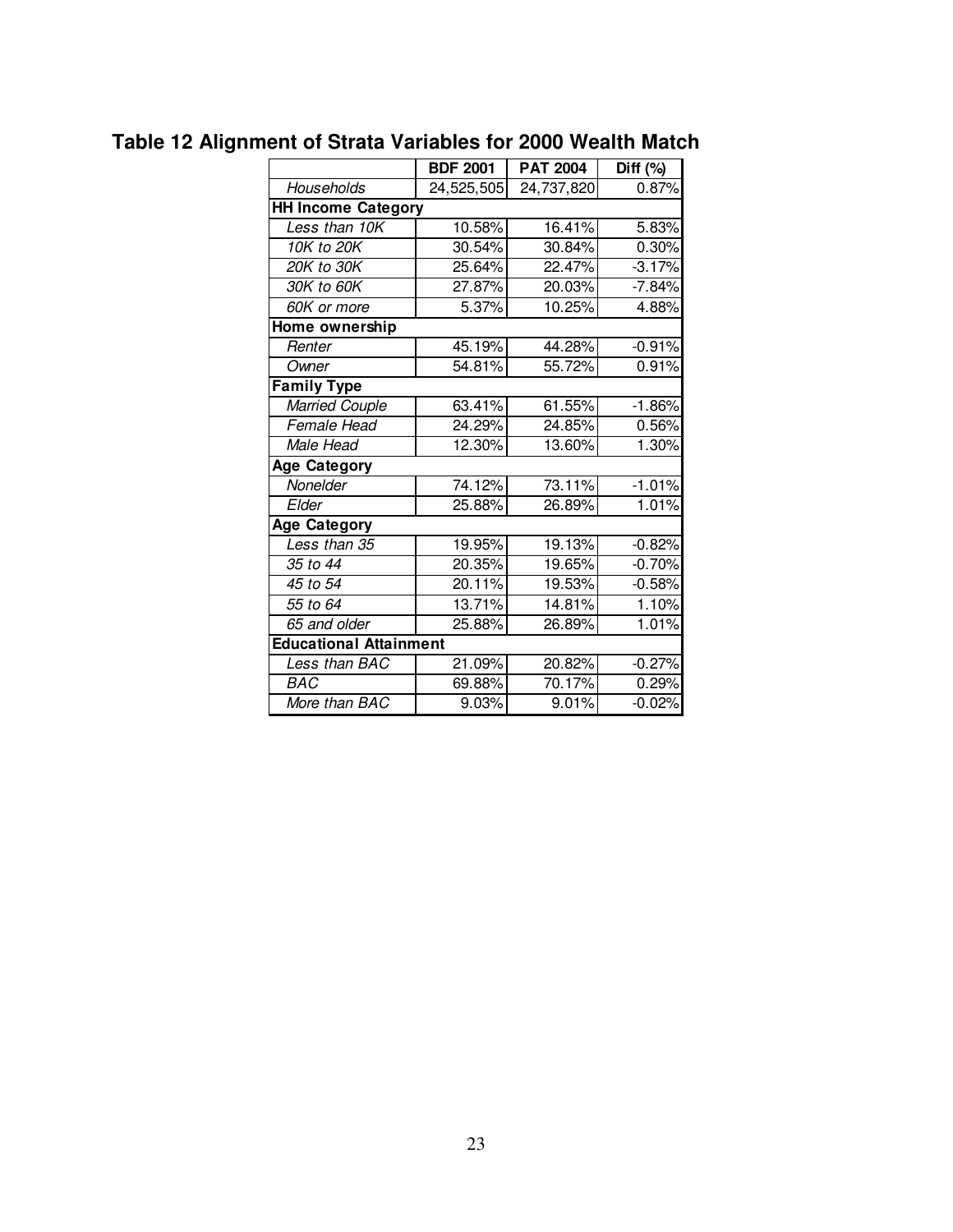|        |              |                       |                   | <b>Less than BAC</b> |                   |                   | <b>BAC</b> |                   | More than BAC     |          |                   |
|--------|--------------|-----------------------|-------------------|----------------------|-------------------|-------------------|------------|-------------------|-------------------|----------|-------------------|
|        |              |                       | <b>BDF 2000-1</b> | Pat 2004             | <b>Difference</b> | <b>BDF 2000-1</b> | Pat 2004   | <b>Difference</b> | <b>BDF 2000-1</b> | Pat 2004 | <b>Difference</b> |
|        |              | <b>Married Couple</b> | ,094,640          | 983,430              | (111, 210)        | 3,472,945         | 2,939,875  | (533,070)         | 477,560           | 426,505  | (51, 055)         |
|        |              | Nonelder Female Head  | 446,076           | 384,470              | (61,606)          | ,917,617          | ,724,795   | (192,822)         | 162,782           | 206,685  | 43,903            |
| Renter |              | Male Head             | 290,273           | 321,650              | 31,377            | ,113,012          | ,278,320   | 165,308           | 159,625           | 189.080  | 29,455            |
|        | <b>Elder</b> | <b>Married Couple</b> | 217,901           | 285,150              | 67.249            | 419.714           | 462,175    | 42,461            | 26,680            | 33,385   | 6,705             |
|        |              | Female Head           | 351,385           | 546,070              | 194,685           | 607,024           | 742,465    | 135,441           | 48,446            | 57,190   | 8,744             |
|        |              | Male Head             | 107,318           | 103,325              | (3,993)           | 161,934           | 156,365    | (5, 569)          | 9,183             | 18,265   | 9,082             |
|        |              | <b>Married Couple</b> | ,023,024          | 1,024,670            | 646, ا            | 5,441,576         | 5,740,505  | 298,929           | 796,465           | 852,610  | 56,145            |
|        |              | Nonelder Female Head  | 144,321           | 138,350              | (5,971)           | 834.083           | 824,800    | (9, 283)          | 102.211           | 120,215  | 18,004            |
| Owner  |              | Male Head             | 106,300           | 126,580              | 20,280            | 510.745           | 570,265    | 59,520            | 85,060            | 75,140   | (9,920)           |
|        |              | <b>Married Couple</b> | 789,826           | 625,775              | (164,051)         | ,584,789          | ,575,125   | (9,664)           | 206,955           | 144,655  | (62, 300)         |
|        | Elder        | <b>Female Head</b>    | 438,215           | 426,790              | (11,425)          | 794.429           | 869,695    | 75,266            | 110,231           | 51,090   | (59, 141)         |
|        |              | Male Head             | 163,639           | 138,320              | (25, 319)         | 279,425           | 324,125    | 44,700            | 30,096            | 34,515   | 4,419             |

### **Table 13 Matching Cells for 2000 Wealth Match**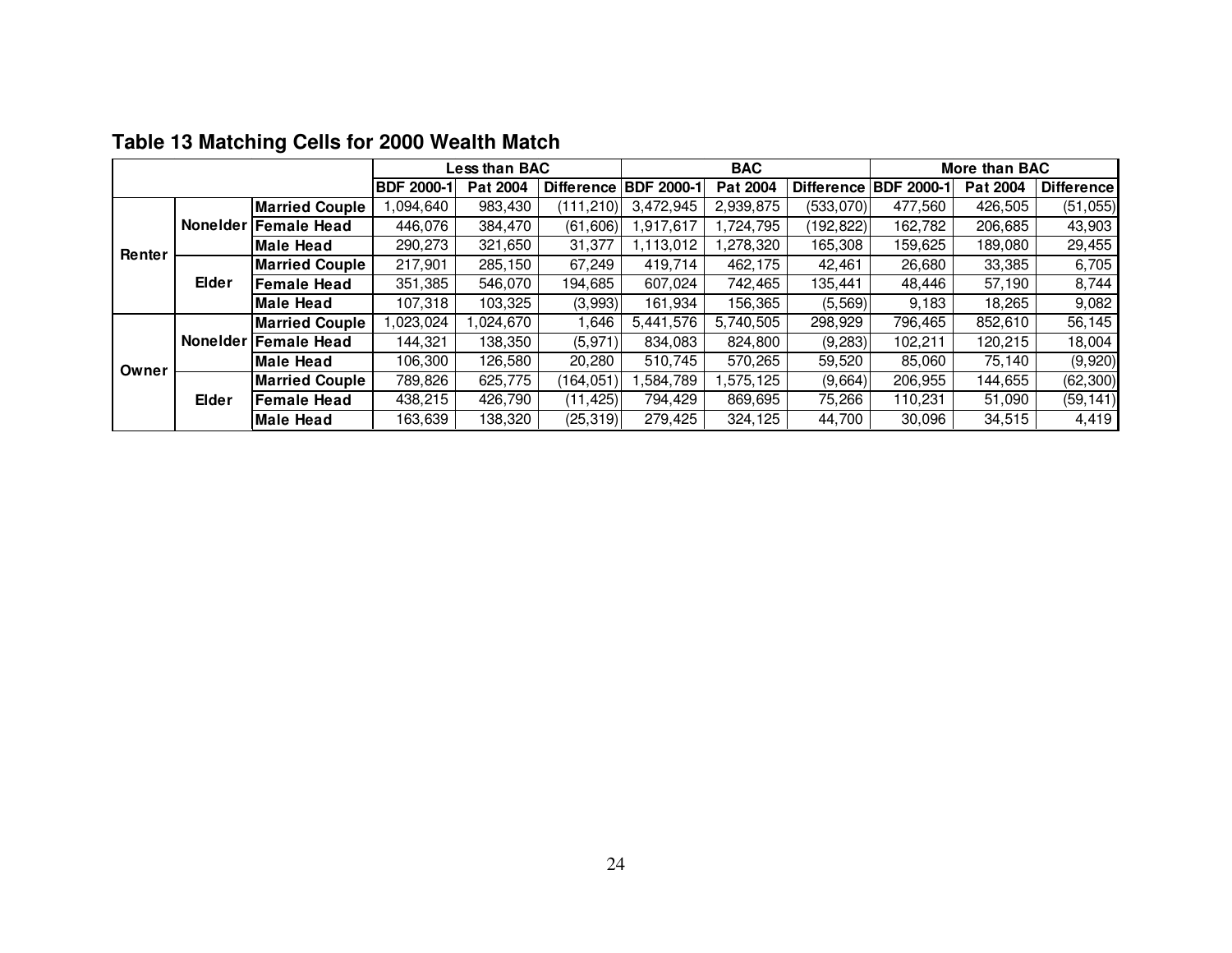| Matching    | <b>Records</b> |                | <b>Cumulative</b> |
|-------------|----------------|----------------|-------------------|
| Round       | <b>Matched</b> | <b>Percent</b> | <b>Percent</b>    |
| 1           | 20,775,605     | 84.7           | 84.7              |
| $\mathbf 2$ | 305,639        | 1.3            | 86.0              |
| 3           | 157,082        | 0.6            | 86.6              |
| 4           | 150,318        | 0.6            | 87.2              |
| 5           | 2,012,298      | 8.2            | 95.4              |
| 6           | 2,020          | 0.0            | 95.4              |
| 7           | 80,449         | 0.3            | 95.8              |
| 8           | 291,313        | 1.2            | 96.9              |
| 9           | 123,398        | 0.5            | 97.4              |
| 10          | 136,370        | 0.6            | 98.0              |
| 11          | 33,933         | 0.1            | 98.1              |
| 12          | 26,201         | 0.1            | 98.2              |
| 13          | 10,617         | 0.0            | 98.3              |
| 14          | 116,646        | 0.5            | 98.8              |
| 15          | 40,731         | 0.2            | 98.9              |
| 16          | 14,570         | 0.1            | 99.0              |
| 17          | 44,778         | 0.2            | 99.2              |
| 18          | 20,072         | 0.1            | 99.3              |
| 19          | 21,901         | 0.1            | 99.3              |
| 20          | 161,564        | 0.7            | 100.0             |
| Total       | 24,525,505     | 100.0          |                   |

### **Table 14 Distribution of Matched Records by Matching Round, 2000 Wealth Match**

### **Table 15 Distribution of Net Worth in 2004 Pat and Matched File**

|            | p90/p10 | p90/p50 | p50/p10 | p75/p25 | p75/p50 | p50/p25 | Gini   |
|------------|---------|---------|---------|---------|---------|---------|--------|
| Match      | 929.72  | 4.63    | 200.87  | 28.32   | 2.42    |         | 0.6786 |
| <b>PAT</b> | 986.13  | 4.56    | 216.45  | 29.12   | 2.40    | 12.14   | 0.6788 |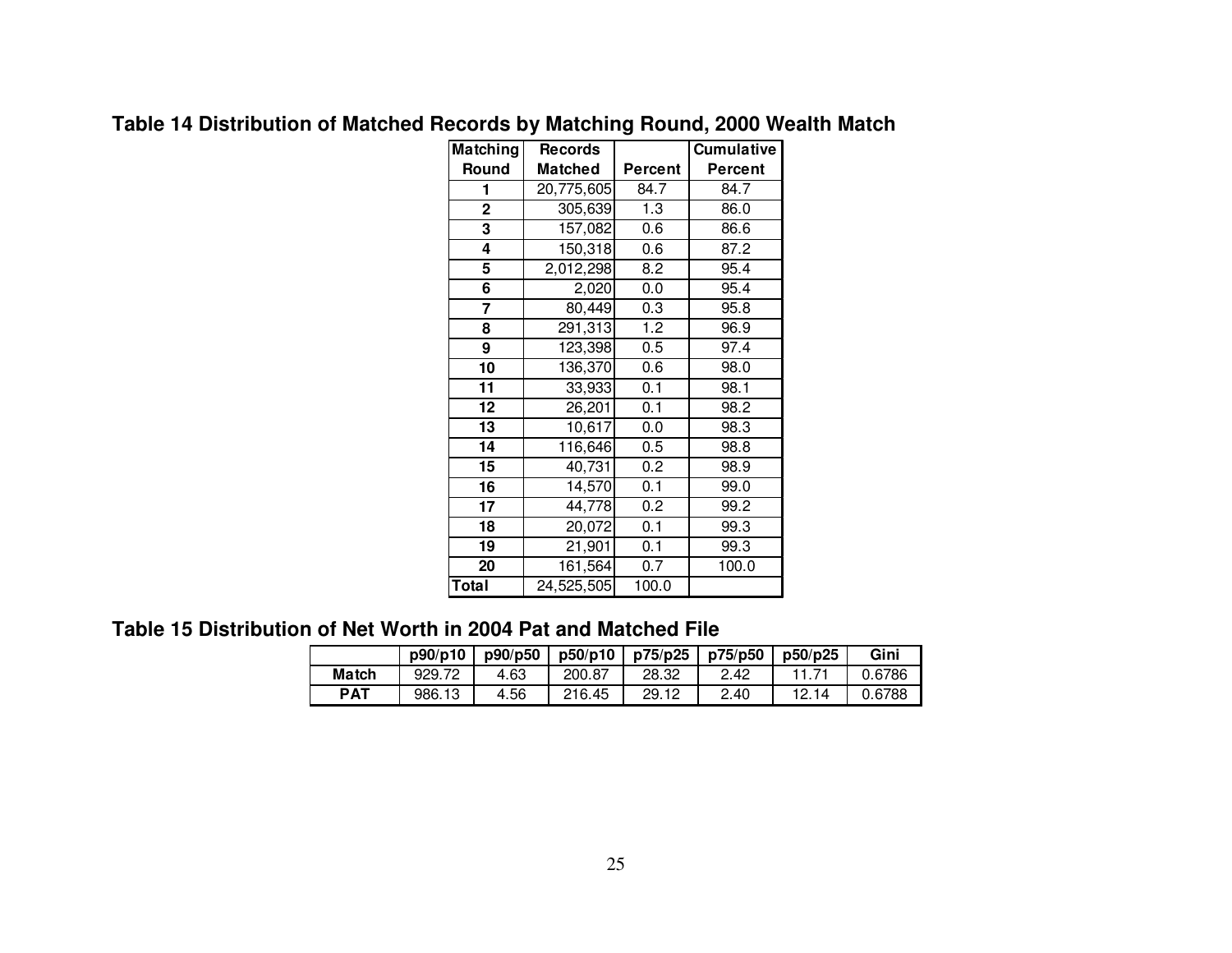|               |                   | Asset1 | Asset <sub>2</sub> | Asset <sub>3</sub> | Asset4  | Debt1  | Debt <sub>2</sub> | Networth |
|---------------|-------------------|--------|--------------------|--------------------|---------|--------|-------------------|----------|
|               | <b>Match</b>      | 76,899 | 46,840             | 13,456             | 23,657  | 8,729  | 1,531             | 150,592  |
| Mean          | Pat <sub>04</sub> | 78,008 | 47,240             | 13,615             | 23,937  | 9,693  | 1,536             | 151,570  |
|               | Ratio             | 98.58% | 99.15%             | 98.83%             | 98.83%  | 90.05% | 99.67%            | 99.35%   |
|               | <b>Match</b>      | 32,471 |                    | 4,890              | 1,962   |        |                   | 75,327   |
| <b>Median</b> | Pat <sub>04</sub> | 37,984 |                    | 4,815              | 1,888   |        |                   | 76,623   |
|               | Ratio             | 85.49% |                    | 101.56%            | 103.92% |        |                   | 98.31%   |

**Table 16 Comparison of Mean and Median Wealth Variables in 2000 Matched File to 2004 Pat**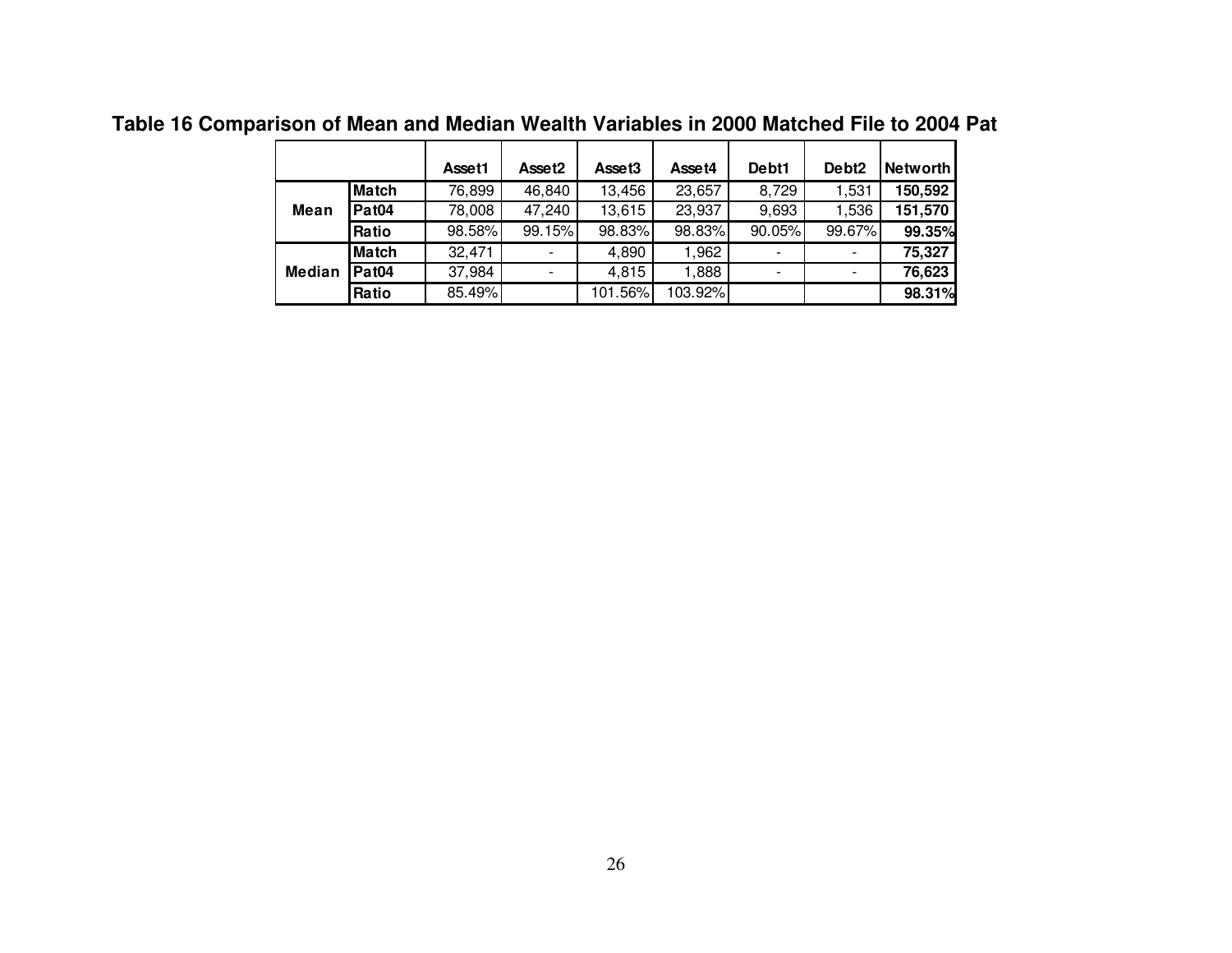### **Table 17 Mean and Median Net Worth by Strata Variable, 2004 Pat and Match File**

|                   | <b>PAT2004</b> | <b>Match</b> | Ratio          |                     |                |       |                   |  |
|-------------------|----------------|--------------|----------------|---------------------|----------------|-------|-------------------|--|
| Asset1            | 78,008         | 76,899       | 98.58%         |                     |                |       | Asset1            |  |
| Asset2            | 47,240         | 46,840       | 99.15%         |                     |                |       | Asset2            |  |
| Asset3            | 13,615         | 13,456       | 98.83%         |                     |                |       | Asset3            |  |
| Asset4            | 23,937         | 23,657       | 98.83%         |                     |                |       | Asset4            |  |
| Debt1             | 9,693          | 8,729        | 90.05%         |                     |                |       | Debt1             |  |
| Debt <sub>2</sub> | 1,536          | 1,531        | 99.67%         |                     |                |       | Debt <sub>2</sub> |  |
| <b>Networth</b>   | 151,570        | 150,592      | 99.35%         |                     |                |       | <b>Networth</b>   |  |
|                   |                |              |                |                     | <b>PAT2004</b> | Match |                   |  |
| renter            | 37,265         | 40,886       |                | 109.72% ren/own     | 0.154          | 0.170 | renter            |  |
| homeowner         | 242,418        | 241,059      | 99.44%         |                     |                |       | homeowner         |  |
|                   |                |              |                |                     |                |       |                   |  |
| non-elder         | 147,887        | 142,819      |                | 96.57% non/eld      | 0.915          | 0.826 | non-elder         |  |
| elder             | 161,583        | 172,854      | 106.98%        |                     |                |       | elder             |  |
|                   |                |              |                |                     |                |       |                   |  |
| <b>MC</b>         | 193,378        | 189,387      | 97.94%         |                     |                |       | <b>MC</b>         |  |
| <b>FH</b>         | 81,190         | 82,815       | 102.00% th/mc  |                     | 0.420          | 0.437 | <b>FH</b>         |  |
| HM                | 90.944         | 84,426       |                | 92.83% mh/mc        | 0.470          | 0.446 | <b>MH</b>         |  |
|                   |                |              |                |                     |                |       |                   |  |
| <b>LT BAC</b>     | 88,565         | 93,699       |                | 105.80% ItBAC/gtBAC | 0.522          | 0.533 | <b>LT BAC</b>     |  |
| <b>BAC</b>        | 167,921        | 164,502      |                | 97.96% BAC/gtBAC    | 0.989          | 0.936 | <b>BAC</b>        |  |
| <b>GT BAC</b>     | 169,789        | 175,842      | 103.57%        |                     |                |       | <b>GT BAC</b>     |  |
|                   |                |              |                |                     |                |       |                   |  |
| Less than 10K     | 52,678         | 52,720       | 100.08% It 10k |                     | 0.104          | 0.089 | Less than 10K     |  |
| 10K to 20K        | 79,192         | 73,352       | 92.63% 10-20k  |                     | 0.157          | 0.123 | 10K to 20K        |  |
| <b>20K to 30K</b> | 117,851        | 113,046      | 95.92% 20-30k  |                     | 0.233          | 0.190 | 20K to 30K        |  |
| 30K to 60K        | 200,613        | 221,258      | 110.29% 30-60k |                     | 0.397          | 0.371 | 30K to 60K        |  |
| 60K or more       | 505,600        | 595,656      |                | 117.81% 60k or more | 1.000          | 1.000 | 60K or more       |  |

| $\overline{\bullet}$                                        |                        |                |       |                    | <b>PAT2004</b> | <b>Match</b> | Ratio          |                     |                |              |
|-------------------------------------------------------------|------------------------|----------------|-------|--------------------|----------------|--------------|----------------|---------------------|----------------|--------------|
| $\overline{58\%}$                                           |                        |                |       | Asset1             | 37,984         | 32,471       | 85.49%         |                     |                |              |
| $\overline{5\%}$                                            |                        |                |       | Asset <sub>2</sub> | ŋ              |              |                |                     |                |              |
|                                                             |                        |                |       | Asset3             | 4.815          | 4.890        | 101.56%        |                     |                |              |
|                                                             |                        |                |       | Asset4             | 1,888          | 1,962        | 103.92%        |                     |                |              |
|                                                             |                        |                |       | Debt1              | O              |              |                |                     |                |              |
| $\frac{33}{8}$ $\frac{33}{8}$ $\frac{33}{8}$ $\frac{33}{8}$ |                        |                |       | Debt <sub>2</sub>  | $\Omega$       |              |                |                     |                |              |
|                                                             |                        |                |       | <b>Networth</b>    | 76,623         | 75,327       | 98.31%         |                     |                |              |
|                                                             |                        | <b>PAT2004</b> | Match |                    |                |              |                |                     | <b>PAT2004</b> | <b>Match</b> |
|                                                             | <sup>72%</sup> ren/own | 0.154          | 0.170 | renter             | 4.612          | 5.140        |                | 111.45% ren/own     | 0.030          | 0.033        |
| 14%                                                         |                        |                |       | homeowner          | 155,229        | 155,244      | 100.01%        |                     |                |              |
|                                                             |                        |                |       |                    |                |              |                |                     |                |              |
|                                                             | 57% non/eld            | 0.915          | 0.826 | non-elder          | 66,642         | 58,228       |                | 87.37% non/eld      | 0.649          | 0.514        |
| $\overline{8\%}$                                            |                        |                |       | elder              | 102,677        | 113,385      | 110.43%        |                     |                |              |
|                                                             |                        |                |       |                    |                |              |                |                     |                |              |
| 94%                                                         |                        |                |       | <b>MC</b>          | 114.906        | 109,644      | 95.42%         |                     |                |              |
|                                                             | 0% th/mc               | 0.420          | 0.437 | <b>FH</b>          | 23,547         | 26,378       | 112.02% fh/mc  |                     | 0.205          | 0.241        |
|                                                             | 33% mh/mc              | 0.470          | 0.446 | MH                 | 20.084         | 19,381       |                | 96.50% mh/mc        | 0.175          | 0.177        |
|                                                             |                        |                |       |                    |                |              |                |                     |                |              |
|                                                             | 30% ItBAC/gtBAC        | 0.522          | 0.533 | <b>LT BAC</b>      | 33.825         | 47,569       |                | 140.63% ItBAC/gtBAC | 0.380          | 0.511        |
|                                                             | 06% BAC/gtBAC          | 0.989          | 0.936 | <b>BAC</b>         | 88.071         | 82,880       |                | 94.11% BAC/gtBAC    | 0.988          | 0.890        |
| 57%                                                         |                        |                |       | <b>GT BAC</b>      | 89.108         | 93,111       | 104.49%        |                     |                |              |
|                                                             |                        |                |       |                    |                |              |                |                     |                |              |
|                                                             | 08% It 10k             | 0.104          | 0.089 | Less than 10K      | 6.485          | 5.778        | 89.10% It 10k  |                     | 0.022          | 0.018        |
|                                                             | 3% 10-20k              | 0.157          | 0.123 | 10K to 20K         | 31,974         | 23,197       | 72.55% 10-20k  |                     | 0.108          | 0.074        |
|                                                             | 2% 20-30k              | 0.233          | 0.190 | <b>20K to 30K</b>  | 82,774         | 73,195       | 88.43% 20-30k  |                     | 0.280          | 0.234        |
|                                                             | 29% 30-60k             | 0.397          | 0.371 | 30K to 60K         | 141,141        | 147,248      | 104.33% 30-60k |                     | 0.477          | 0.471        |
|                                                             | 31% 60k or more        | 1.000          | 1.000 | 60K or more        | 295.876        | 312,454      |                | 105.60% 60k or more | 1.000          | 1.000        |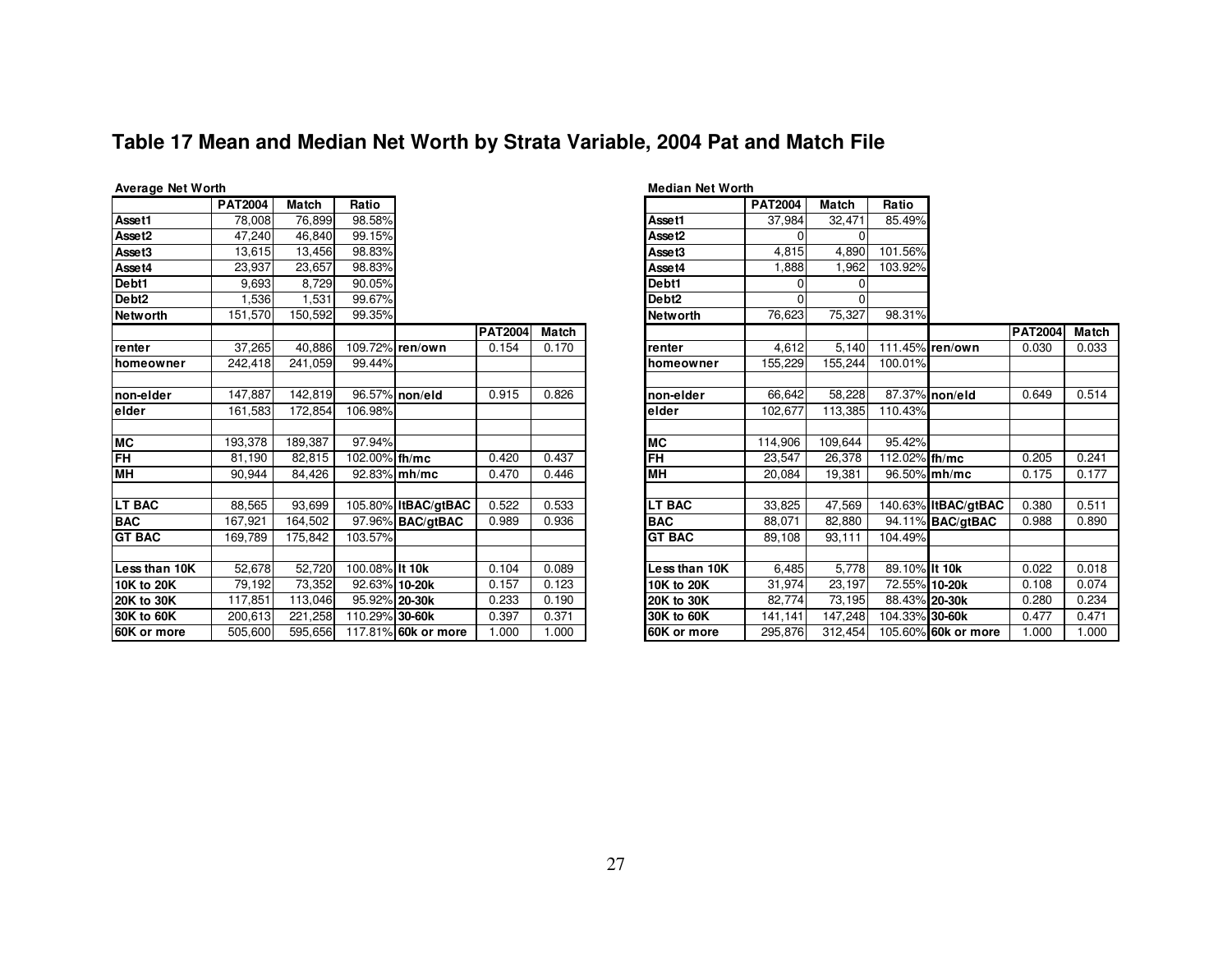|                           | <b>BDF 2001</b>                    | <b>EdT 1999</b> | diff $(%)$ |  |  |  |  |  |  |
|---------------------------|------------------------------------|-----------------|------------|--|--|--|--|--|--|
| <b>Individuals</b>        | 47,659,195                         | 47,302,220      | $-0.75%$   |  |  |  |  |  |  |
| <b>Sex</b>                |                                    |                 |            |  |  |  |  |  |  |
| Female                    | 52.29%                             | 51.90%          | $-0.39%$   |  |  |  |  |  |  |
| Male                      | 47.71%                             | 48.10%          | 0.39%      |  |  |  |  |  |  |
| <b>Parental Status</b>    |                                    |                 |            |  |  |  |  |  |  |
| No                        | 69.23%                             | 61.73%          | $-7.50\%$  |  |  |  |  |  |  |
| Yes                       | 30.77%                             | 38.27%          | 7.50%      |  |  |  |  |  |  |
| <b>Labor Force Status</b> |                                    |                 |            |  |  |  |  |  |  |
| Not employed              | 50.10%                             | 52.23%          | 2.13%      |  |  |  |  |  |  |
| Employed                  | 49.90%                             | 47.77%          | $-2.13%$   |  |  |  |  |  |  |
| <b>Spouse</b>             |                                    |                 |            |  |  |  |  |  |  |
| No                        | 36.04%                             | 37.89%          | 1.85%      |  |  |  |  |  |  |
| Yes                       | 63.96%                             | 62.11%          | $-1.85%$   |  |  |  |  |  |  |
|                           | <b>Spouse's Labor Force Status</b> |                 |            |  |  |  |  |  |  |
| Spouse not employed       | 43.04%                             | 42.63%          | $-0.41%$   |  |  |  |  |  |  |
| Spouse employed           | 56.96%                             | 57.37%          | 0.41%      |  |  |  |  |  |  |

## **Table 18 Alignment of Strata Variables for 2000 Time Use Match**

**Table 19 Distribution of Matched Records by Matching Round, 2000 Time Use Match** 

| Matching     | <b>Records</b> |                | <b>Cumulative</b> |
|--------------|----------------|----------------|-------------------|
| Round        | <b>Matched</b> | <b>Percent</b> | <b>Percent</b>    |
|              | 43,273,229     | 90.8           | 90.8              |
| $\mathbf{2}$ | 808,810        | 1.7            | 92.5              |
| 3            | 2,504,740      | 5.3            | 97.8              |
| 4            | 52,069         | 0.1            | 97.9              |
| 5            | 705,783        | 1.5            | 99.4              |
| 6            | 233,510        | 0.5            | 99.9              |
| 7            | 67,233         | 0.1            | 100.0             |
| Total        | 47,645,374     | 100.0          |                   |

### **Table 20 Distribution of Weekly Hours of Household Production in 1999 EDT and Match File**

|                 | p90/p10 | p90/p50 | p50/p10 | p75/p25 | p75/p50 | p50/p25 | Gini   |
|-----------------|---------|---------|---------|---------|---------|---------|--------|
| <b>IEDT1999</b> |         | 3.08    |         | 8.67    | 2.00    | 4.33    | 0.5084 |
| <b>IMATCH</b>   |         | 3.00    |         | 8.67    | 2.00    | 4.33    | 0.5085 |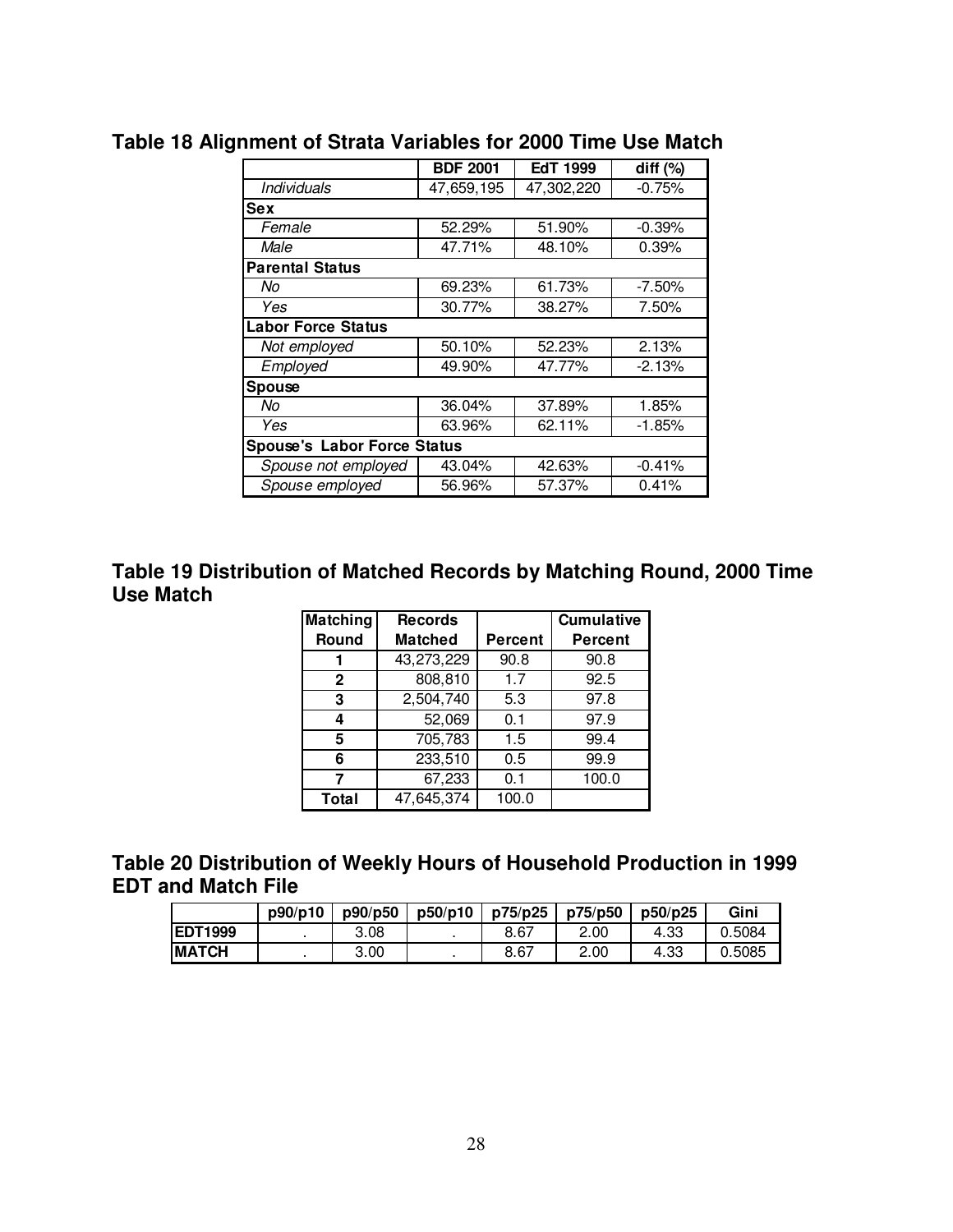### **Table 21 Comparison of Mean and Median Time Use Variables in 2000 Matched File (weekly hours)**

|                | Mean HH | Mean   | Mean    | Mean    | <b>Median</b>   | Median  | Median | <b>Median</b> |
|----------------|---------|--------|---------|---------|-----------------|---------|--------|---------------|
|                | Prod.   | Care   | Proc.   | Core    | <b>HH Prod.</b> | Care    | Proc.  | Core          |
| <b>EDT1999</b> | 20.00   | 14.00  | 3.60    | 2.20    | 15.00           | 9.30    | 0.00   | 0.00          |
| <b>IMATCH</b>  | 20.00   | 14.00  | 3.60    | 2.20    | 15.00           | 9.30    | 0.00   | 0.00          |
| ratio          | 00.00%  | 00.00% | 100.00% | 100.00% | 100.00%         | 100.00% |        |               |

### **Table 22 Mean and Median Household Production Weekly Hours, 1999 EDT and Match**

#### **Mean Values of Household Production**

|                    | <b>EDT1999</b> | Match | Ratio  |                   |         |              |                    | EDT1999 | Match | Ratio  |
|--------------------|----------------|-------|--------|-------------------|---------|--------------|--------------------|---------|-------|--------|
| Care               | 14.0           | 14.0  | 100.0% |                   |         |              | Care               | 9.3     | 9.3   | 100.0% |
| <b>Procurement</b> | 3.6            | 3.6   | 100.0% |                   |         |              | Procurement        | 0.0     | 0.0   |        |
| Core               | 2.2            | 2.2   | 100.0% |                   |         |              | Core               | 0.0     | 0.0   |        |
| Total              | 20.0           | 20.0  | 100.0% |                   |         |              | Total              | 15.0    | 15.0  | 100.0% |
|                    |                |       |        |                   | EDT1999 | <b>Match</b> |                    |         |       |        |
| <b>Not married</b> | 15.0           | 15.0  | 100.0% | S/M               | 0.682   | 0.682        | <b>Not married</b> | 11.0    | 11.0  | 100.0% |
| <b>Married</b>     | 22.0           | 22.0  | 100.0% |                   |         |              | <b>Married</b>     | 18.0    | 18.0  | 100.0% |
| Non-parent         | 17.0           | 18.0  | 105.9% | NP/P              | 0.708   | 0.750        | Non-parent         | 13.0    | 14.0  | 107.7% |
| Parent             | 24.0           | 24.0  | 100.0% |                   |         |              | Parent             | 20.0    | 20.0  | 100.0% |
| Female             | 28.0           | 28.0  | 100.0% | F/M               | 2.545   | 2.545        | Female             | 26.0    | 26.0  | 100.0% |
| <b>Male</b>        | 11.0           | 11.0  | 100.0% |                   |         |              | <b>Male</b>        | 7.0     | 7.0   | 100.0% |
| <b>Not Working</b> | 23.0           | 23.0  | 100.0% | NW/W              | 1.438   | 1.438        | <b>Not Working</b> | 20.0    | 20.0  | 100.0% |
| Working            | 16.0           | 16.0  | 100.0% |                   |         |              | Working            | 12.0    | 12.0  | 100.0% |
| <b>No Spouse</b>   | 15.0           | 15.0  | 100.0% | NoSp/SpW          | 0.714   | 0.714        | <b>No Spouse</b>   | 11.0    | 11.0  | 100.0% |
| <b>Not Working</b> | 21.0           | 21.0  | 100.0% | NoSp/SpNW         | 0.652   | 0.652        | Not Working        | 18.0    | 18.0  | 100.0% |
| Working            | 23.0           | 23.0  | 100.0% |                   |         |              | Working            | 18.0    | 18.0  | 100.0% |
| <b>LT BAC</b>      | 21.0           | 20.0  | 95.2%  | <b>LT BAC/GTB</b> | 1.235   | 1.053        | LT BAC             | 18.0    | 16.0  | 88.9%  |
| <b>BAC</b>         | 20.0           | 19.0  | 95.0%  | <b>BAC/GTB</b>    | 1.176   | 1.000        | <b>BAC</b>         | 15.0    | 15.0  | 100.0% |
| <b>GT BAC</b>      | 17.0           | 19.0  | 111.8% |                   |         |              | <b>GT BAC</b>      | 13.0    | 14.0  | 107.7% |
| <€10,000           | 22.0           | 18.0  | 81.8%  | It€10k/ge€50k     | 1.375   | 1.000        | <€10,000           | 20.0    | 14.0  | 70.0%  |
| €10,000-19,999     | 21.0           | 20.0  | 95.2%  | €10-20k/ge€50k    | 1.313   | 1.111        | €10,000-19,999     | 18.0    | 16.0  | 88.9%  |
| €20,000-29,999     | 20.0           | 20.0  | 100.0% | €20-30k/ge €50k   | 1.250   | 1.111        | €20,000-29,999     | 14.0    | 16.0  | 114.3% |
| €30,000-49,999     | 18.0           | 19.0  | 105.6% | €30-50k/ge€50k    | 1.125   | 1.056        | €30,000-49,999     | 14.0    | 14.0  | 100.0% |
| $>=$ €50,000       | 16.0           | 18.0  | 112.5% |                   |         |              | $>=$ €50,000       | 11.0    | 13.0  | 118.2% |

 **Median Values of Household Production EDT1999 Match Ratio Care** 9.3 9.3 100.0% **Total** 15.0 15.0 100.0% **EDT1999 Match S/M** 0.682 0.682 **Not married** 11.0 11.0 100.0% **S/M** 0.611 0.611 **Married** 18.0 18.0 100.0% **NP/P** 0.708 0.750 **Non-parent** 13.0 14.0 107.7% **NP/P** 0.650 0.700 **Parent** 20.0 20.0 100.0% **F/M** 2.545 2.545 **Female** 26.0 26.0 100.0% **F/M** 3.714 3.714 **Male** 7.0 7.0 100.0% 1.438 1.438 **Not Working** 20.0 20.0 100.0% **NW/W** 1.667 1.667 **Working** 12.0 12.0 100.0% 0.714 0.714 **No Spouse** 11.0 11.0 100.0% **NoSp/SpW** 0.611 0.611 0.652 0.652 **Not Working** 18.0 18.0 100.0% **NoSp/SpNW** 0.611 0.611 **Working** 18.0 18.0 100.0% **LT BAC/GTB** 1.235 1.053 **LT BAC** 18.0 16.0 88.9% **LT BAC/GTB** 1.385 1.143 **BAC/GTB** 1.176 1.000 **BAC** 15.0 15.0 100.0% **BAC/GTB** 1.154 1.071 **CT BAC** 13.0 14.0 107.7% **lt€10k/ge€50k** 1.375 1.000 **<€10,000** 20.0 14.0 70.0% **lt€10k/ge€50k** 1.250 0.778 **€10-20k/ge€50k** 1.313 1.111 **€10,000-19,999** 18.0 16.0 88.9% **€10-20k/ge€50k** 1.125 0.889 **€20-30k/ge€50k** 1.250 1.111 **€20,000-29,999** 14.0 16.0 114.3% **€20-30k/ge€50k** 0.875 0.889 **€30-50k/ge€50k** 1.125 1.056 **€30,000-49,999** 14.0 14.0 100.0% **€30-50k/ge€50k** 0.875 0.778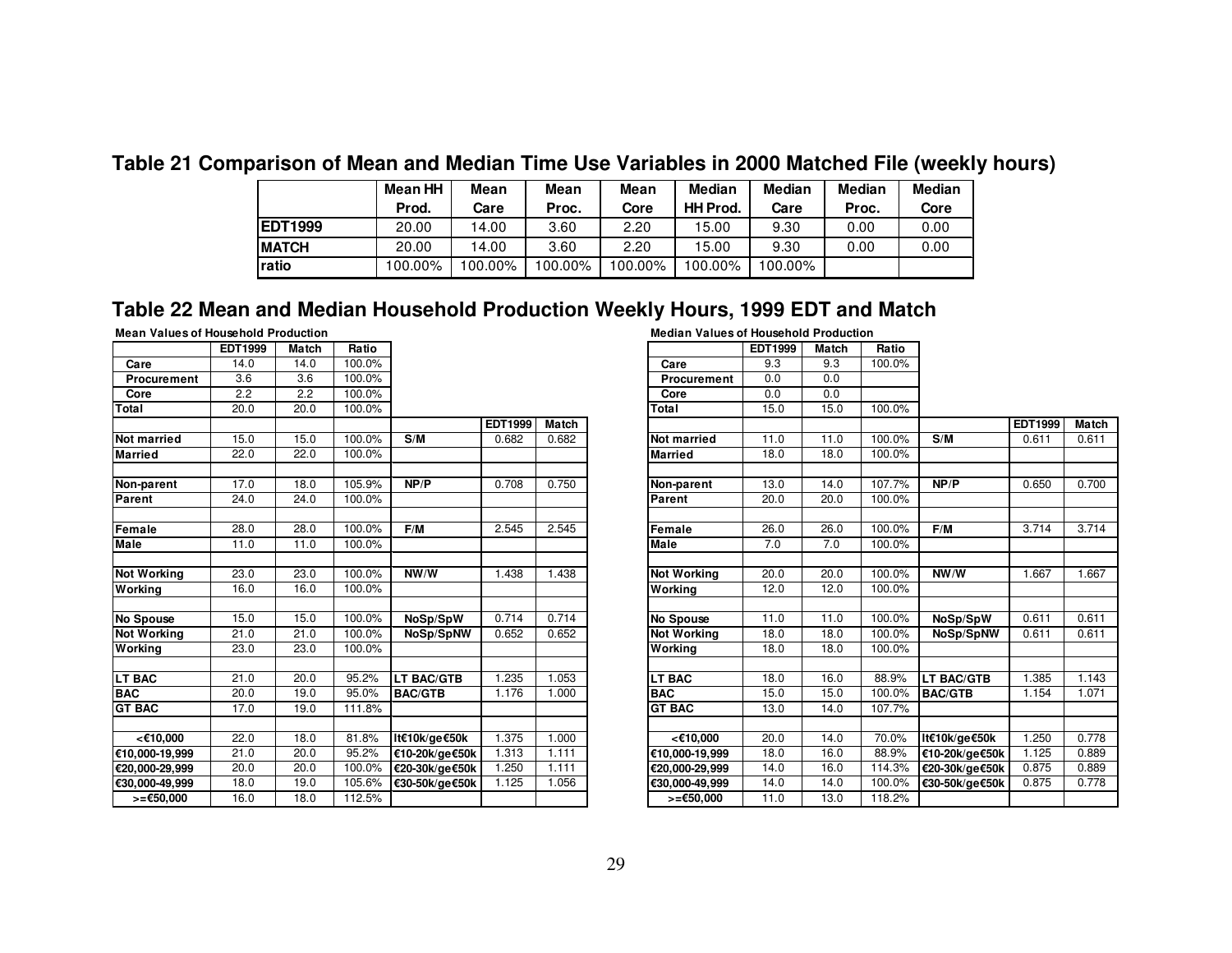# **Figures**



**Figure 1 Distribution of Log Net Worth, 1992 EAF and Match File** 



**Figure 2 Ratio of Mean Net Worth by Category (Match/EAF 1992)**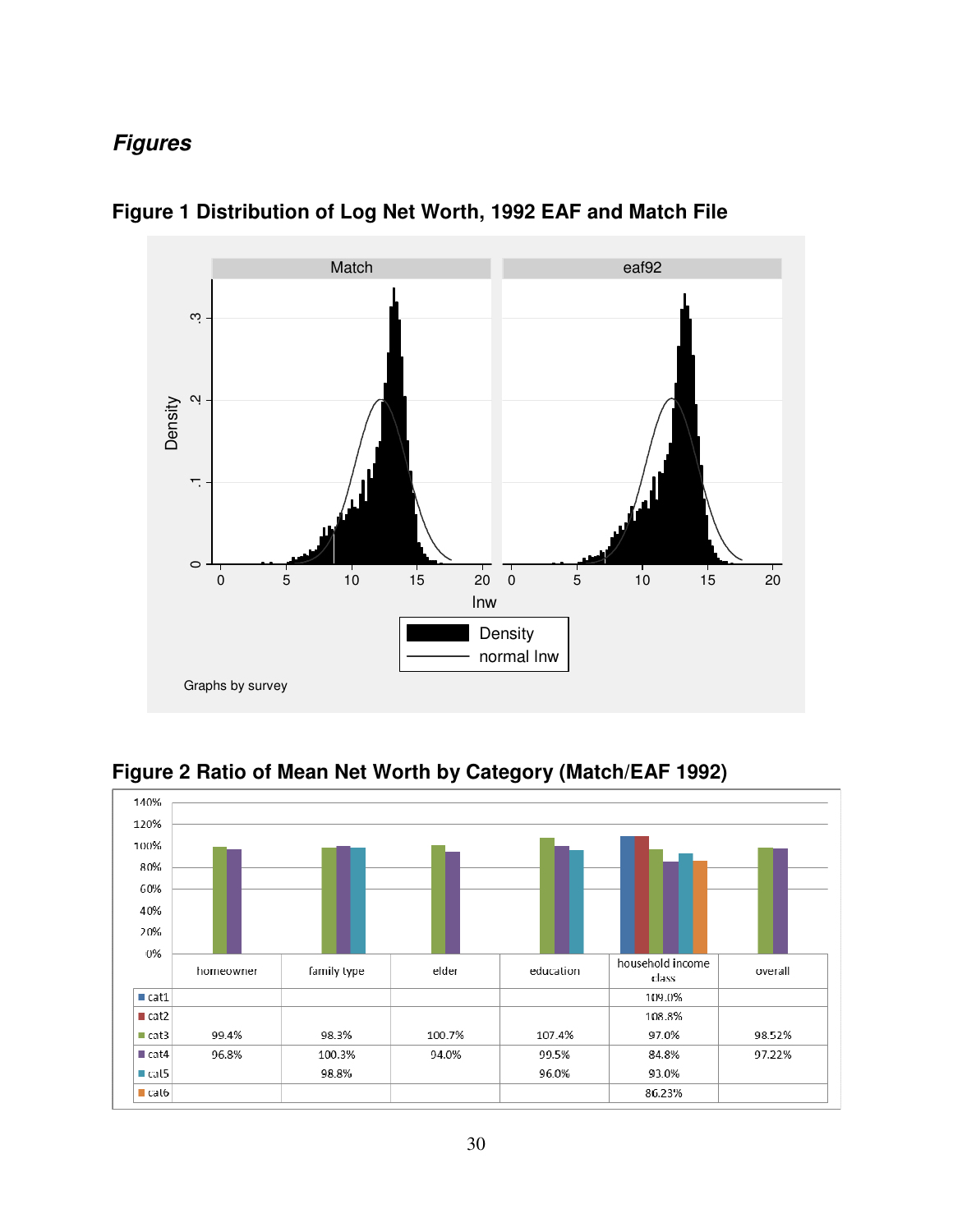

**Figure 3 Net Worth by Matching Cells, 1992 EAF and Match File**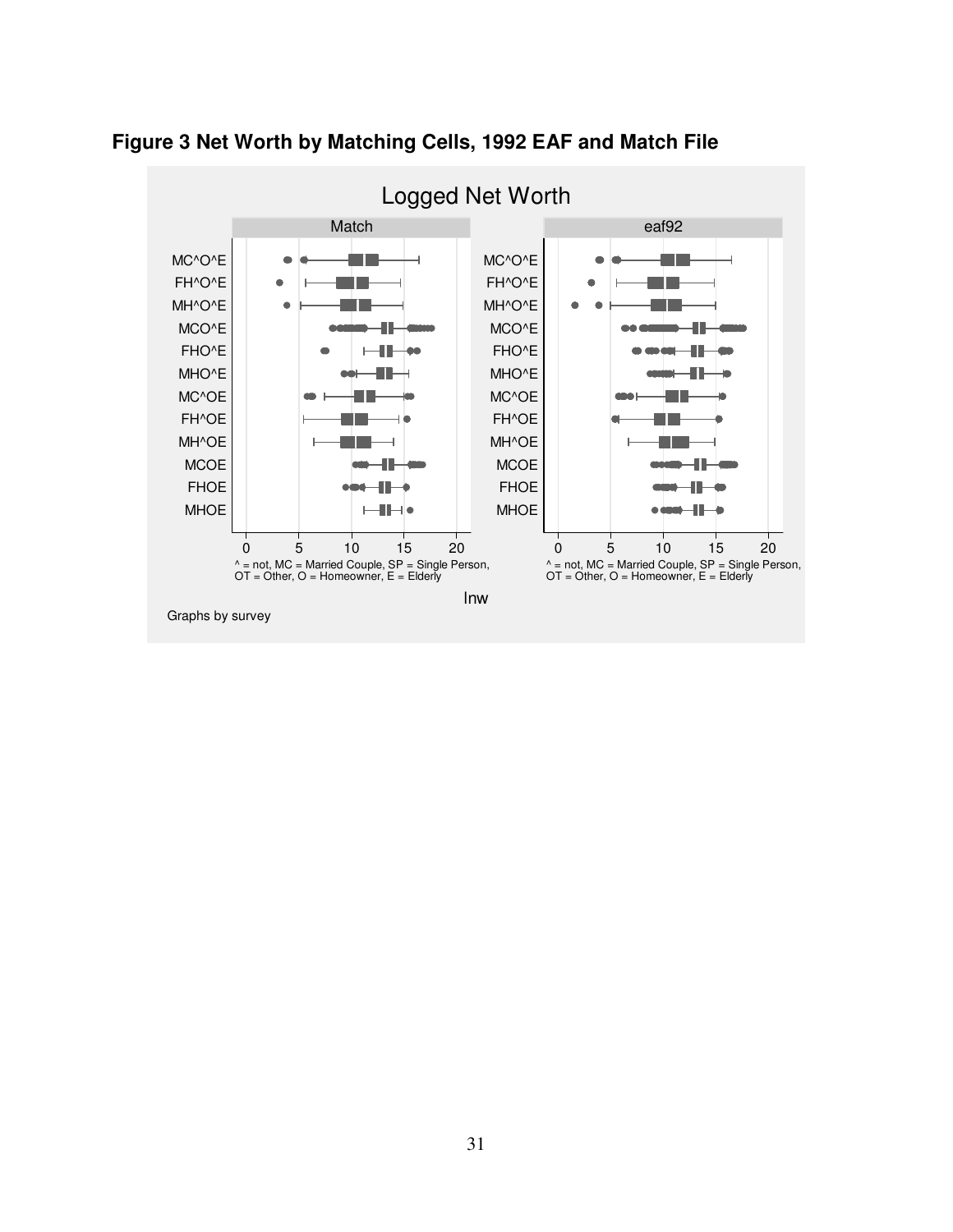

### **Figure 4 Ratio of Mean Hours of HH Production by Category (Match/EDT 1985)**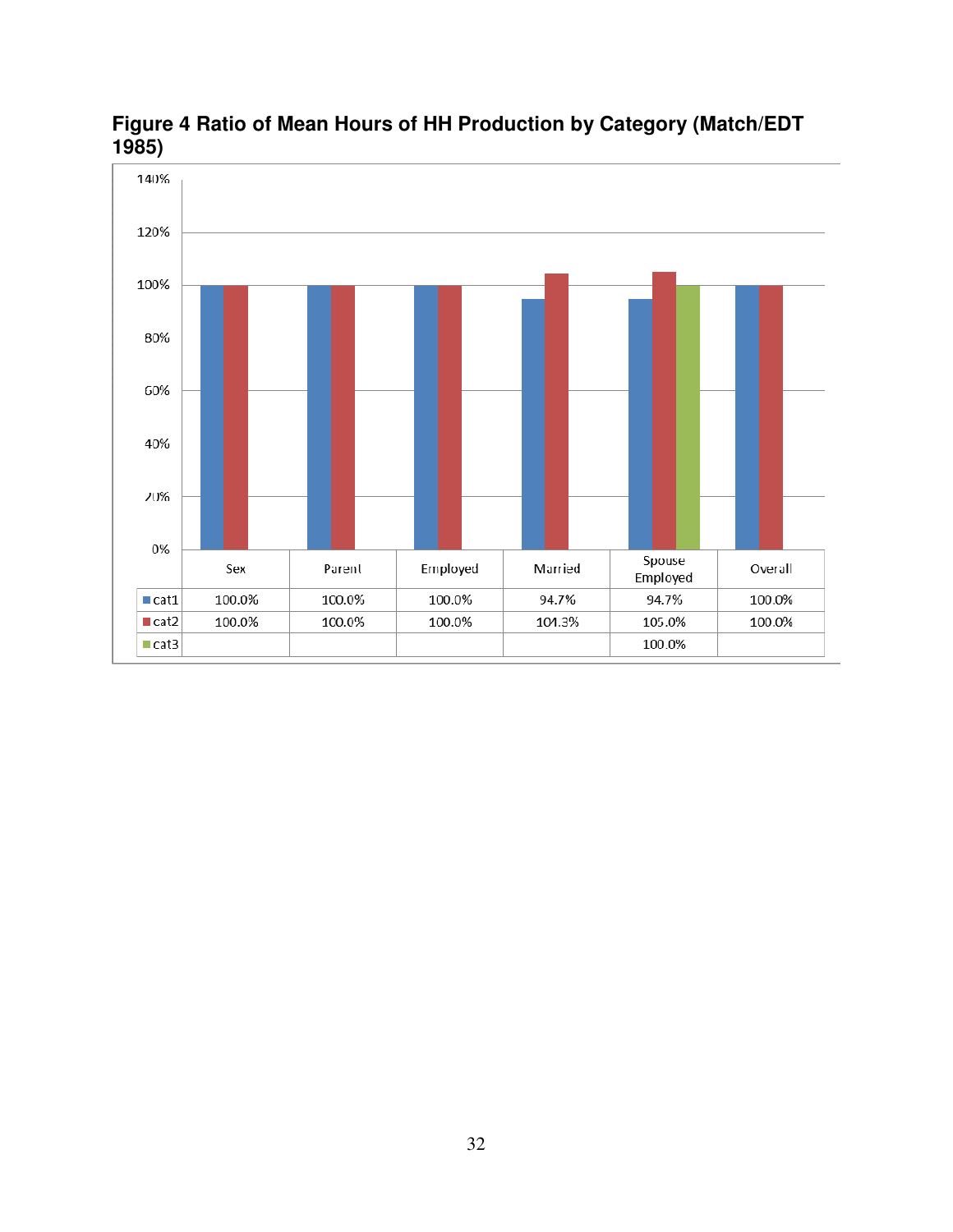

### **Figure 5 Hours of Household Production by Matching Cells, 1985 EDT and Match File**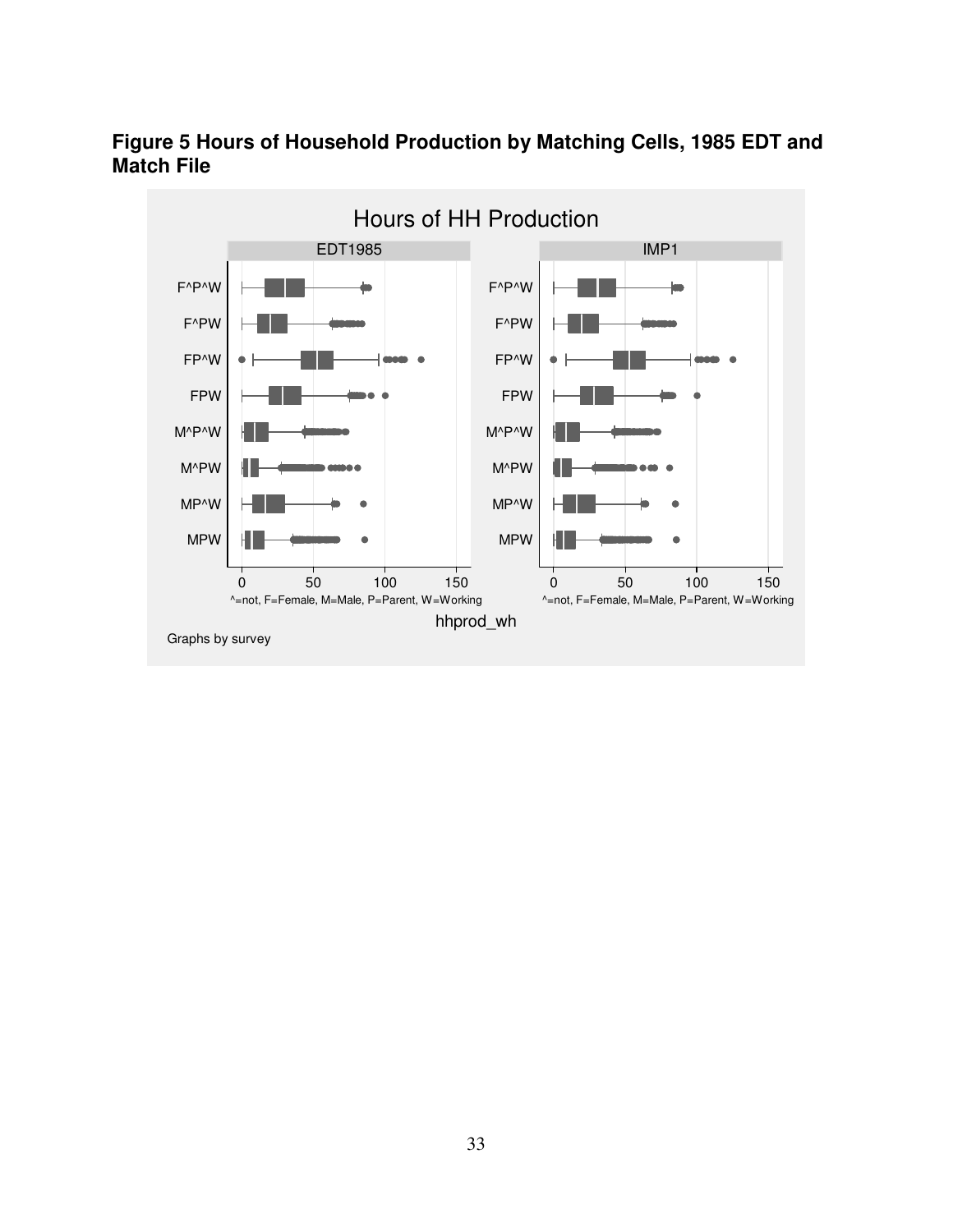

**Figure 6 Distribution of Log Net Worth, 2004 Pat and Match File** 



**Figure 7 Ratio of Mean Net Worth by Category (Match/PAT 2004)**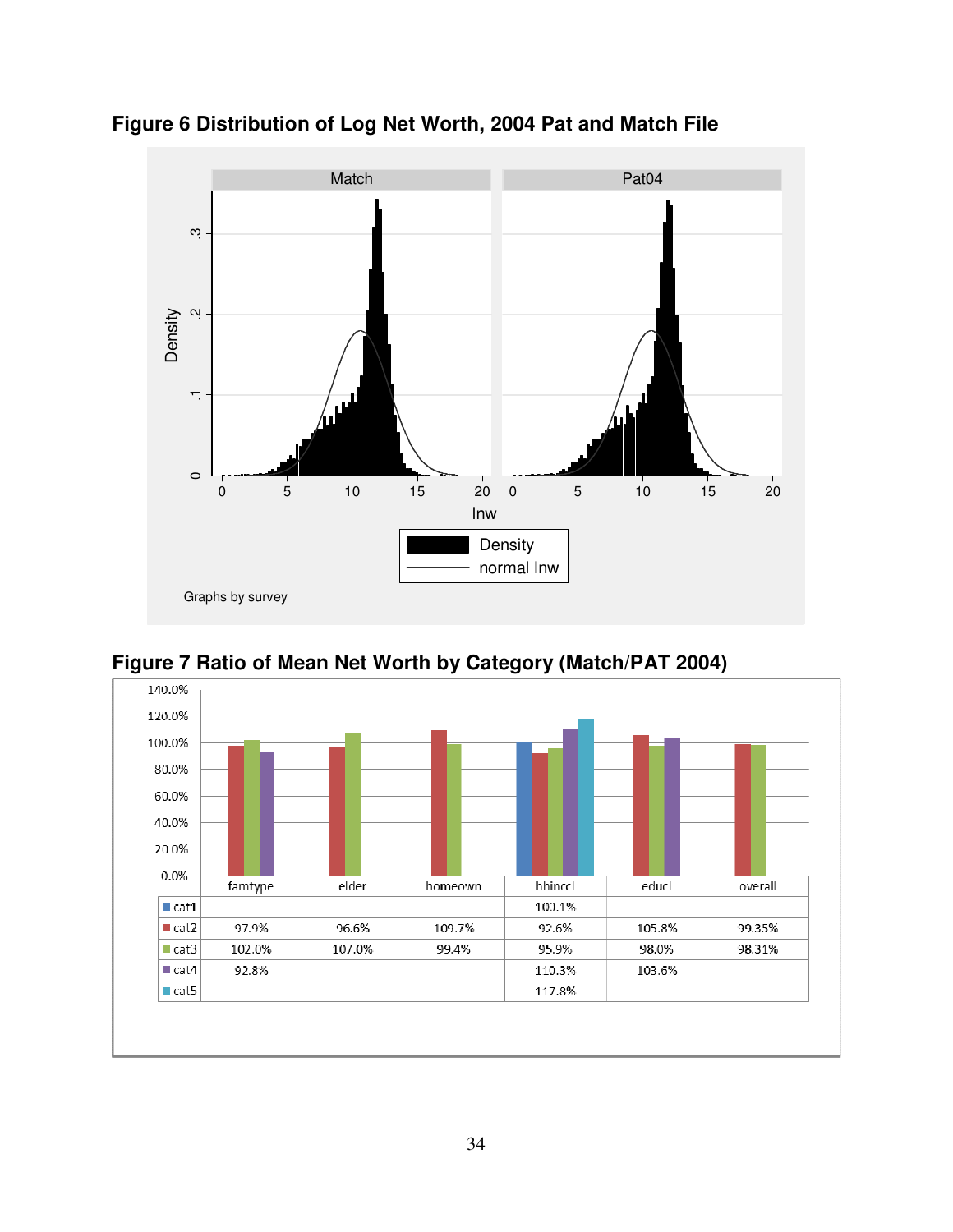



35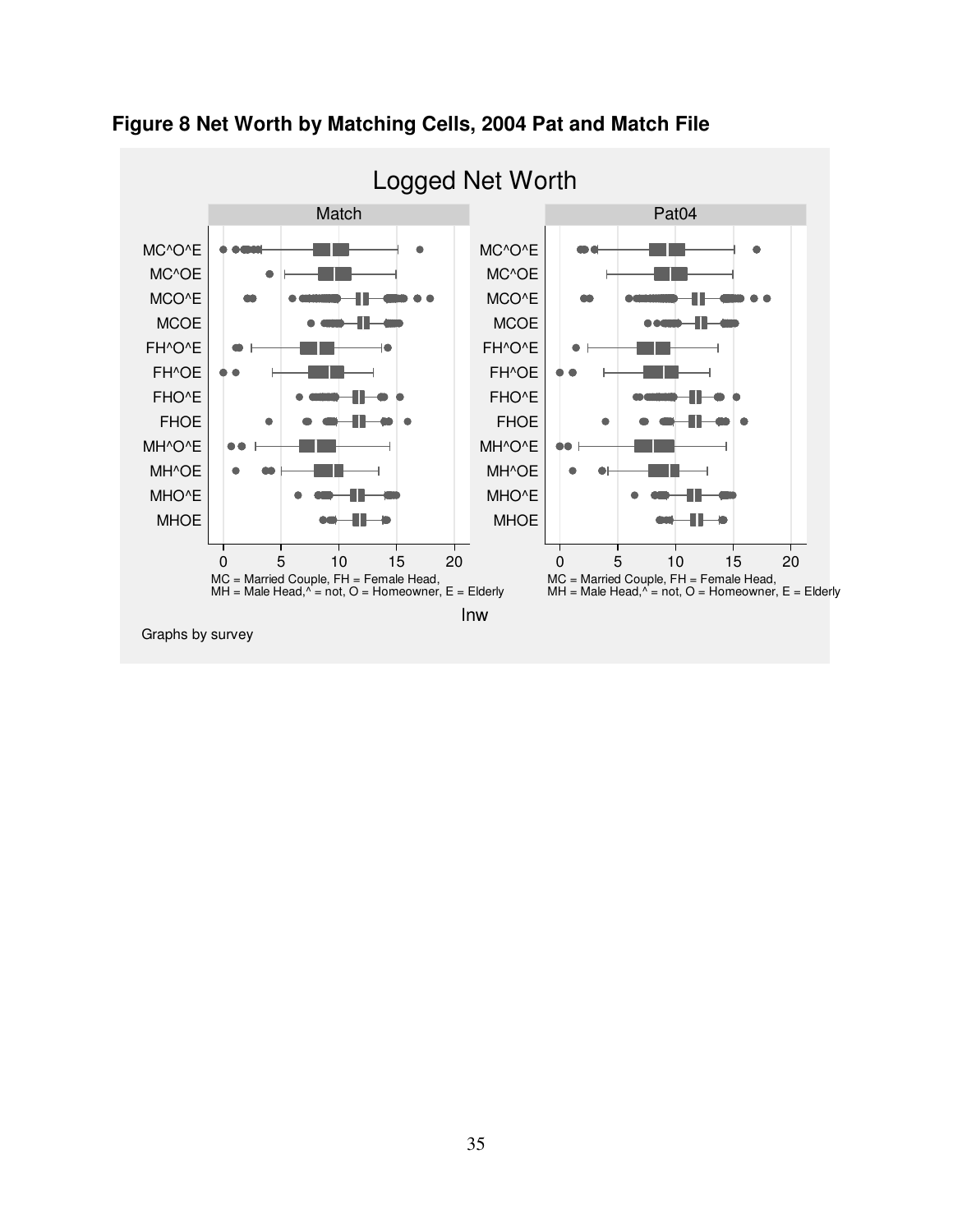

**Figure 9 Ratio of Mean Hours of HH Production by Category (Match/EDT 1999)**